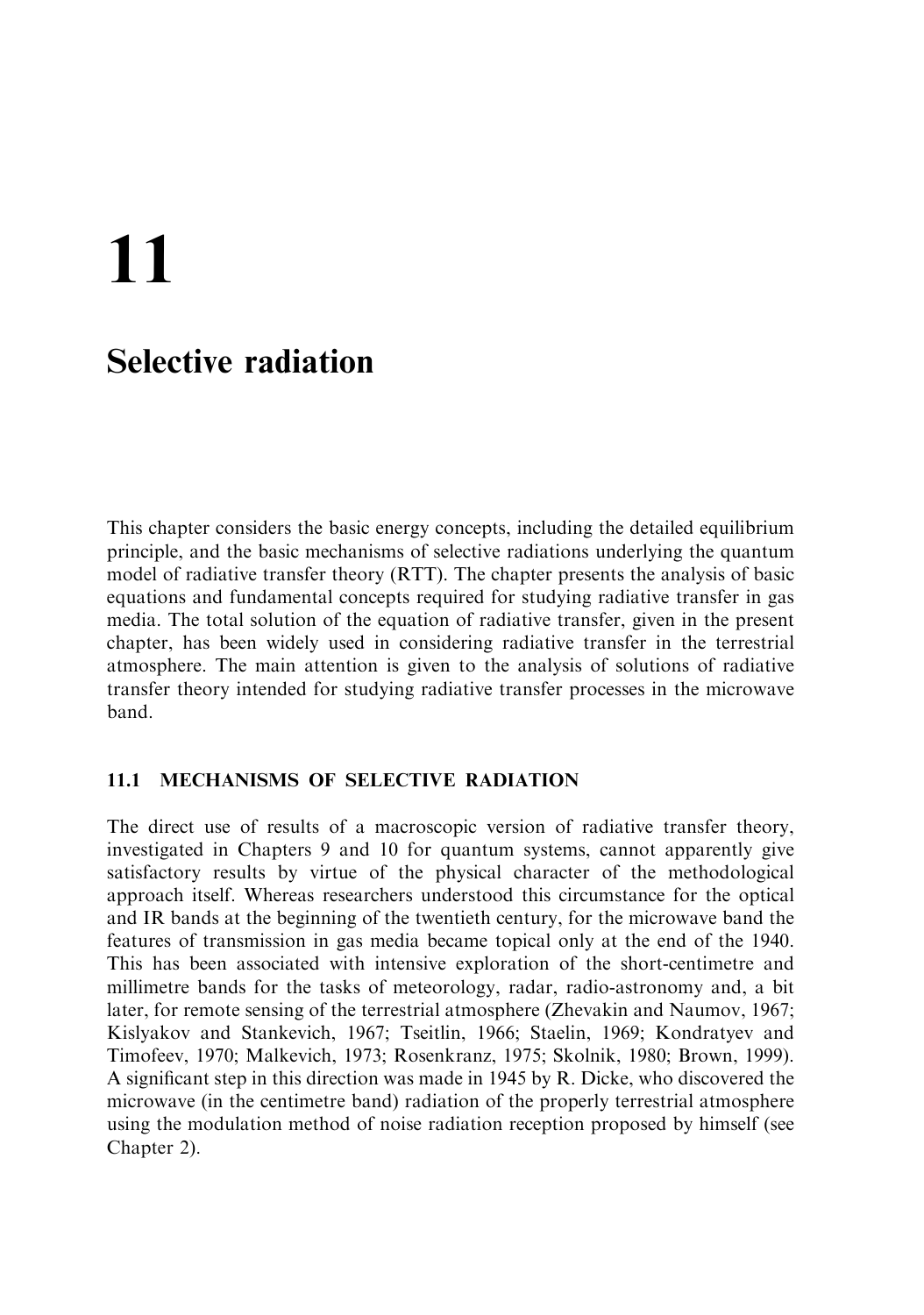Unlike in the macroscopic systems, radiation processes in quantum systems should be investigated from a different viewpoint, namely, using the photon model of radiative transfer, as well as quantum notions on some atomic and molecular processes. The emission of radiation is a process of emitting the photons, and the absorption of radiation is the capture of photons by a quantum particle. Selective radiation arises in atoms and molecules at energy transitions from the upper levels downward, and selective absorption is the reverse process. According to quantum mechanics, the energy transition in transferring between energy levels  $(E_2 > E_1)$  is related to the frequency of emitted or absorbed radiation as follows:  $E_2 - E_1 = h\nu = \hbar\omega$ , where h is the Planck constant and  $\hbar = h/2\pi$ . In other words, a strictly fixed frequency corresponds to the transition between particular energy levels. Therefore, in the absence of any external phenomena the emission (and, accordingly, the absorption) spectrum of a quantum system will have the form of a delta-shaped line, which cannot be recorded by spectroscopic instruments. In reality, however, under real physical conditions the spectral lines of gases have a quite finite width and shape in the form of narrow lines and frequency bands. These types of radiation, caused by features of the internal structure and the internal dynamics of a quantum system, can be reliably recorded by spectroscopic instruments. We shall note here that it is the shape of radiation lines (or bands) that bears the basic information load on the physical state of gases.

Such a process, in which the atom or molecule absorbs or emits a photon, but neither ionization nor recombination of ions and electrons takes place, is called the bound-bound absorption or emission. The atom or molecule transfers from one quantified energy state to another. This can be rotational, vibrational or electronic states in molecules and electronic states in atoms. Since the bound-bound transitions correspond to particular discrete energy levels, the absorption and emission coefficients will have sharp peaks in frequency dependence in the form of a series of spectral lines. Usually, the molecule has a 'grid' of electronic levels (and, accordingly, frequency peaks), which are spaced both far from each other and close to each other. These levels represent, basically, rotation-vibration levels of energies. Since these selective lines have a finite width owing to various broadening factors, in some cases (as, for example, for oxygen emission lines in the terrestrial atmosphere) separate lines 'merge' into the frequency bands and sometimes have a very complicated shape.

If the atom (or molecule) absorbs an external photon, whose energy is sufficient to cause ionization, a generated ion and free electron can have arbitrary kinetic energy. Therefore, the coefficient of bound–free absorption represents a continuous function of frequency, until the energy of an external photon is sufficient for atom ionization. The reverse process is called free-bound emission (recombination). In this case the ion and free electron recombine, releasing a photon, and the energy of the generated atom corresponds to that of discrete bound states. The free emission forms a continuous spectrum, since the recombining particles can have arbitrary kinetic energy. The recombination of quantum systems into electronic levels with high values of the principal quantum number and subsequent cascade processes to underlying levels result in the formation of lines, which are called recombination lines. This type of microwave line plays a major part in radio-astronomy when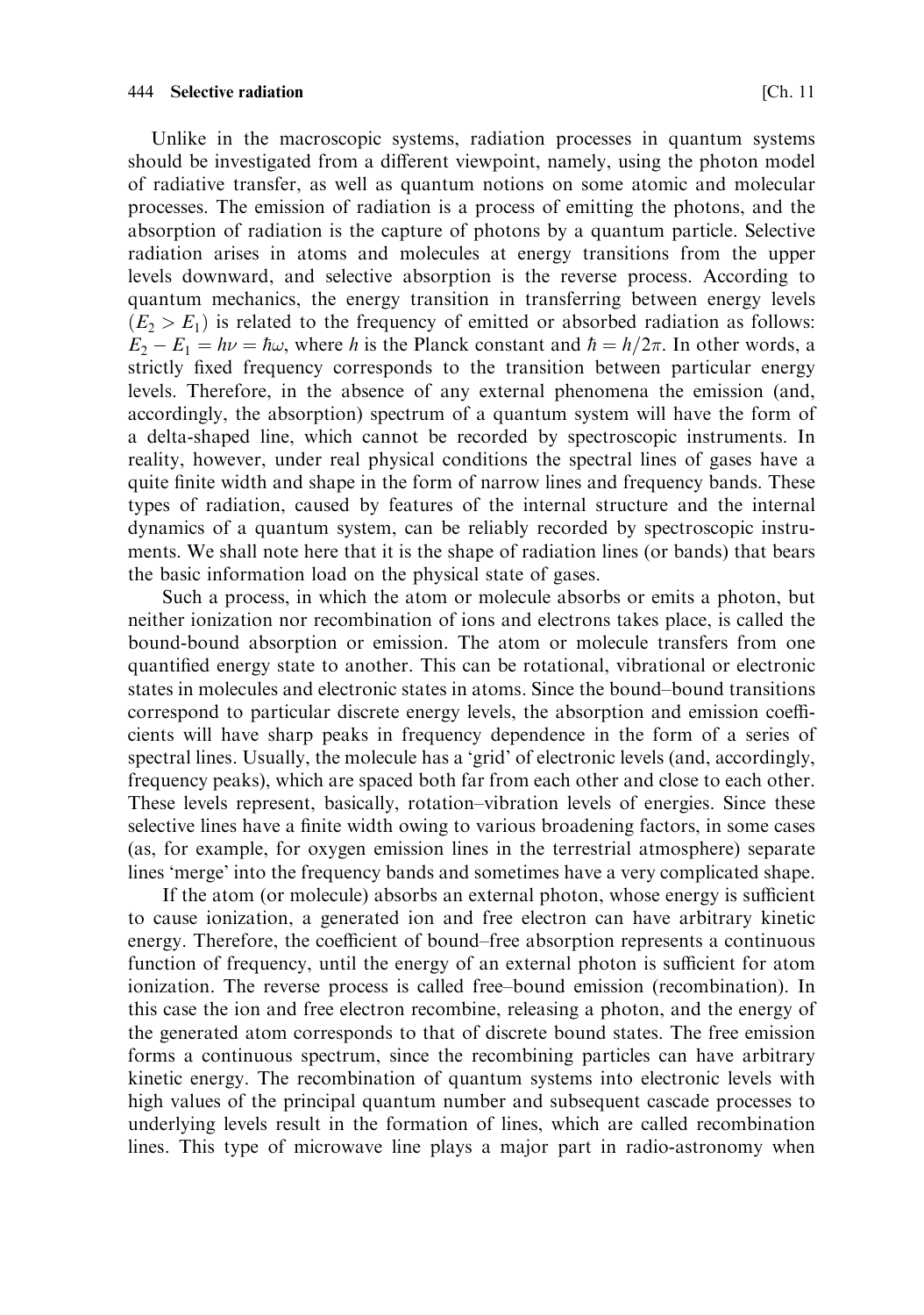studying the interstellar medium structure (Sunyaev, 1986). It is virtually impossible to realize the conditions for generating recombination radio lines under terrestrial conditions directly.

The full picture of radiation (and, accordingly, absorption) spectra of quantum systems can be very complicated – it can either include separate lines, or form bands, or possess a continuous spectrum. So, the electronic spectra, caused by changing electronic motion, cover the ultraviolet and visible regions, the vibration spectra  $$ near- and medium-infrared regions, and the rotational spectra – the far infrared and the microwave parts of spectrum. Some part of these lines can be 'immersed' in a continuous spectrum. The theory of molecular and atomic spectra and the experimental spectroscopic results are outlined in a series of monographs (see, for instance, Penner, 1959; Chandrasekhar, 1960; Sobolev, 1963; Basharinov et al., 1968; Siegel and Howell, 1972).

The selective radiations of elementary quantum oscillators (atoms and molecules) in the microwave band are related to the presence of discrete energy levels having rather small differences of levels, of the order of some hundredth or thousandth fractions of an electronvolt. So, the quantum with frequency of  $2.4 \times 10^{14}$  Hz will correspond to an energy drop of 1 eV (see Appendix A, Table A.6). And, accordingly, the quantum of centimetre-band radiation with frequency of 24 GHz (a wavelength of 1.25 cm) will possess energy of  $10^{-4}$  eV. It is important to note also that the energy of a quantum can also be presented in the temperature scale; that is to say, when quantity  $kT$  is expressed in eV, then the temperature  $T = 11600 \text{ K}$  corresponds to the value of  $kT = 1$  eV. And then the absolute temperature of  $\sim$ 1.2K can be put in correspondence with the quantum of centimetre-band radiation with a frequency of 24 GHz.

Responsible for radiation in the microwave band are quite specific energy transitions, namely:

- electronic atomic transitions between close levels with high quantum numbers;
- transitions between molecular rotational levels and rotation-vibration levels;
- transitions between atomic and molecular levels of fine and superfine structure.

The intensity of spontaneous radiation of a set of oscillators is determined by the intensity of transition (the force of an oscillator) and the population of emitting levels. The form of radiation lines depends on the temperature of oscillators and on their interaction with an ambient medium. Under equilibrium conditions the population of energy levels is determined by the Boltzmann distribution, and only under this condition, according to the Kirchhoff law (recall that this is a direct consequence of the fluctuation-dissipation theory, FDT), there exists an unambiguous relation between the emissivity and absorptivity of a quantum system. For a set of quantum particles at the equilibrium state, the detailed equilibrium principle proposed in 1916 by A. Einstein is valid. Using these backgrounds and supplementing them with a photon model, we can proceed now to the microscopic formulation of the equation of radiative transfer for quantum systems.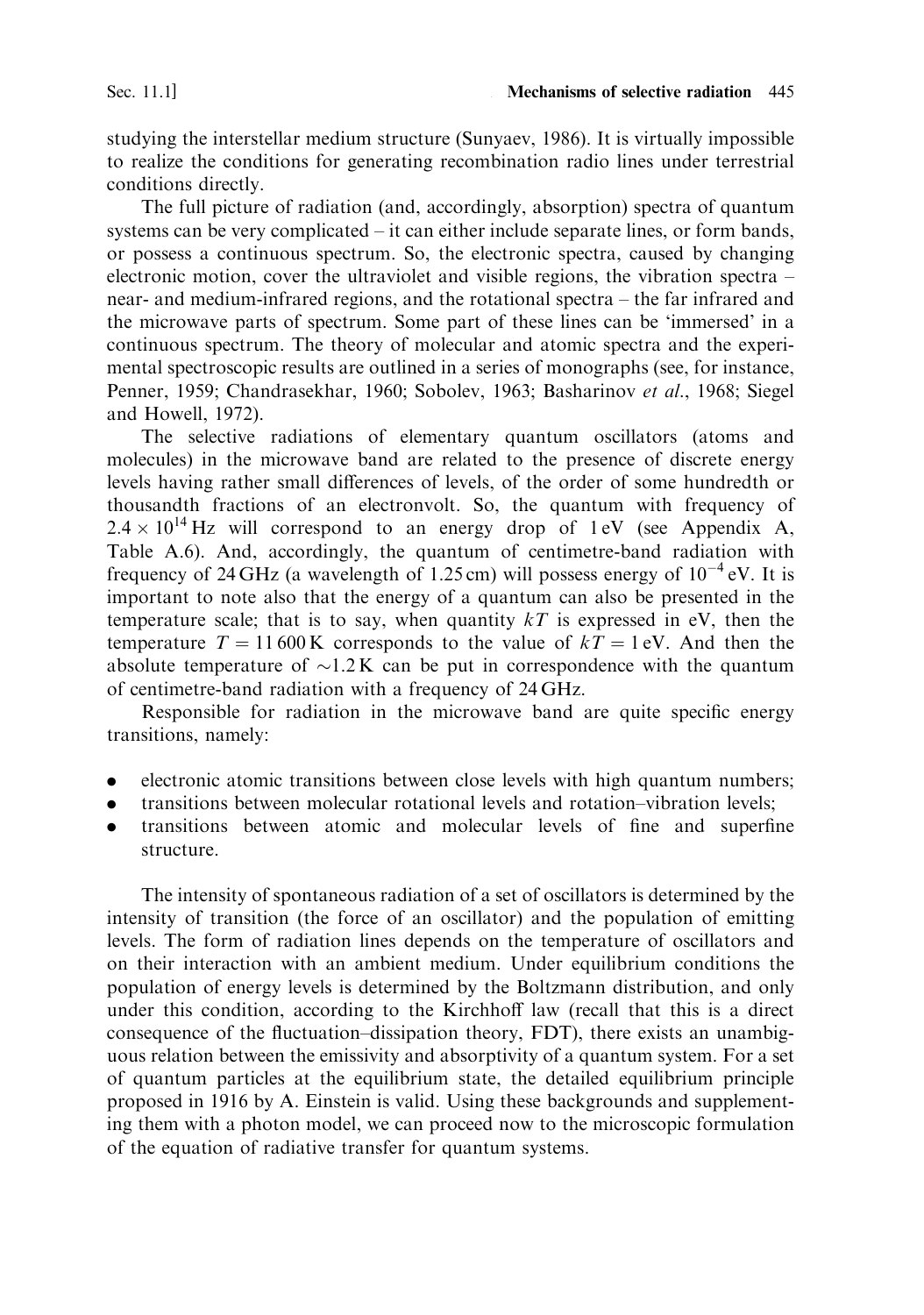#### THE DETAILED EQUILIBRIUM PRINCIPLE 11.2

Consider the bound-bound transitions in an absorbing medium subjected to the effect of incident radiation with spectral intensity  $I(\Omega)$ . For the sake of simplicity we shall consider the medium to consist of atoms not interacting between each other and having two energy levels  $(E_i > E_i)$ . Assume also the medium to be enclosed inside a black envelope at constant temperature  $-$  this is the equilibrium radiation condition (see section 4.4). The atom in a medium can absorb the energy of incident radiation and, as a consequence of this, it can execute transition from energy state  $i$ to state *i*. Therefore, the state *j* will possess a greater energy than the state *i*, or, in other words, the state  $j$  is 'excited' with respect to  $i$ . The number of transitions per time unit from the level  $i$  to  $j$  depends on the incident radiation intensity and on the population of the state *i*. Let  $n_i$  be the number of atoms in a unit volume at state *i*. We introduce now the Einstein coefficient  $B_{ii}$ , which is determined as the probability of transition per unit of time in a unit volume from state *i* into state *j* under an effect of the incident radiation flux in a unit of solid angle, and is a function of the considered set of atoms only. Thus, with regard to the radiation flux, falling from all directions, the number of transitions per unit of time will be equal to

$$
\left(\frac{\mathrm{d}n_i}{\mathrm{d}t}\right)_{i\to j} = B_{ij}n_i \int_{\Omega = 4\pi} I(\Omega) \,\mathrm{d}\Omega \tag{11.1}
$$

Since the Einstein coefficients depend only on states  $i$  and  $j$  of a particular set of atoms, they can be taken out of the sign of the integral over a solid angle.

The number of transitions from the excited state j to the initial state i depends on two factors. These factors are: spontaneous radiation, which depends on population  $n_i$  at the excited state, and induced (stimulated) radiation, which depends on population  $n_i$  and on the radiation field strength. So, we introduce  $A_{ii}$  as the probability of transitions by spontaneous radiation in a unit of solid angle, and we shall consider  $B_{ii}$  to be the probability of transitions at induced radiation. Then the number of transitions from state  $i$  to state  $i$  will be equal to

$$
\left(\frac{dn_j}{dt}\right)_{j\to i} = 4\pi n_j A_{ji} + n_j B_{ji} \int_{\Omega = 4\pi} I(\Omega) d\Omega \tag{11.2}
$$

Since for a set of randomly oriented, emitting atoms, at the equilibrium state, the spontaneous radiation is isotropic on the average, then  $4\pi A_{ii}$  is the probability of transition from state  $i$  to state  $i$  by spontaneous radiation of energy over all directions.

For a set of atoms, at the equilibrium state, the detailed equilibrium principle proposed by A. Einstein is valid. The essence of this principle consists in the fact that at the equilibrium state the rates of direct and reverse transitions between any two states should be equal, if all transition processes are taken into account. Therefore, quantities  $dn/dt$  in equations (11.1) and (11.2) are equal, i.e.

$$
B_{ij}n_i \int_{\Omega = 4\pi} I(\Omega) \, \mathrm{d}\Omega = 4\pi n_j A_{ji} + n_j B_{ji} \int_{\Omega = 4\pi} I(\Omega) \, \mathrm{d}\Omega \tag{11.3}
$$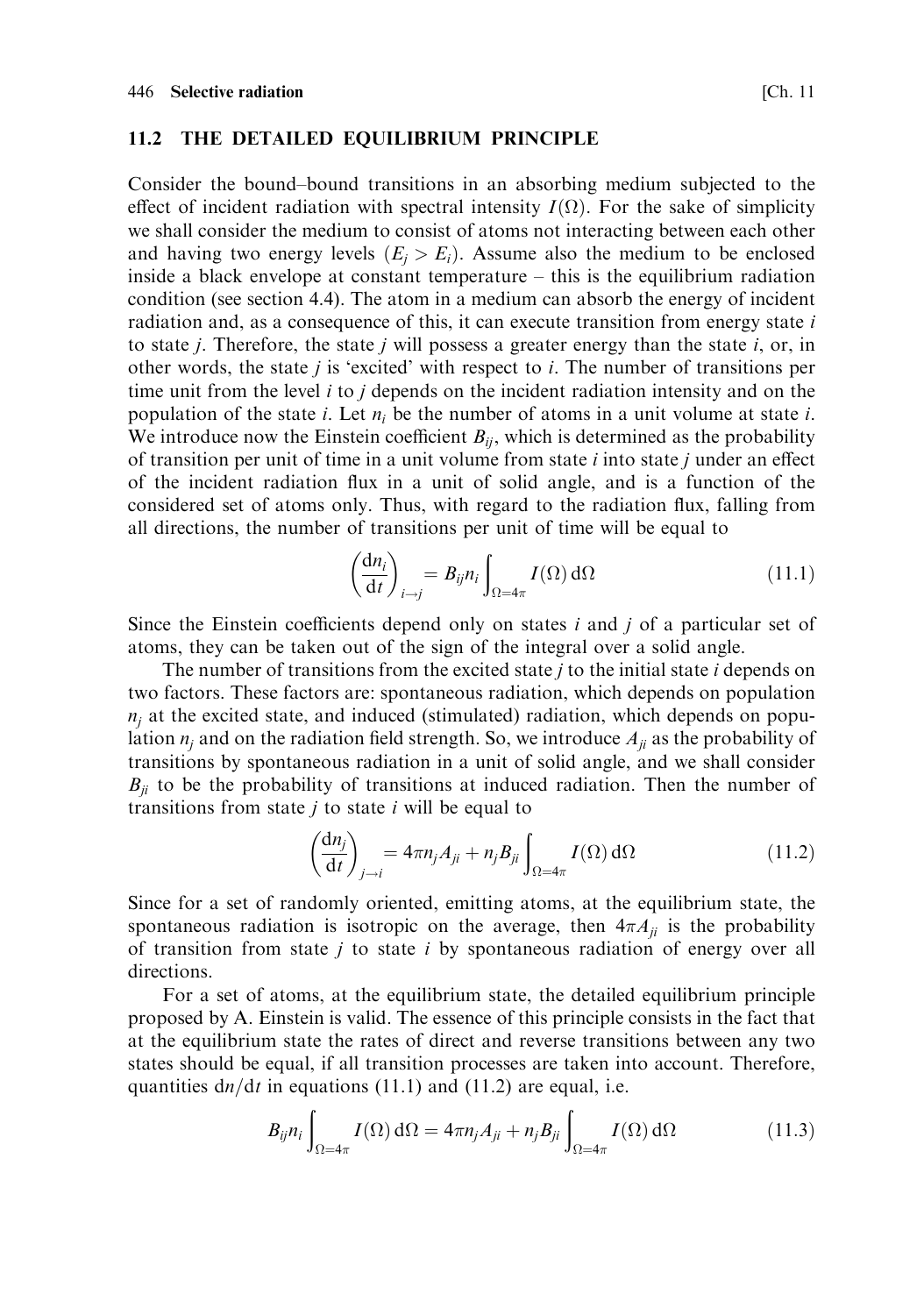## Sec. 11.2

#### The detailed equilibrium principle 447

and in this case, under equilibrium conditions, in a supposed isothermal ideally black envelope, the radiation intensity is equal to the radiation intensity of an ideally black body  $I_B(\nu, T)$  (see Chapter 6). For the equilibrium black-body radiation the intensity of an incident flux is also isotropic; therefore,

$$
\int_{\Omega = 4\pi} I_{\mathcal{B}}(\nu, T) d\Omega = 4\pi I_{\mathcal{B}}(\nu, T) \tag{11.4}
$$

Solving equation (11.3) with respect to  $I_B(\nu, T)$ , we obtain

$$
I_{\rm B}(\nu, T) = \frac{A_{ji}}{(n_i/n_j)B_{ij} - B_{ji}}\tag{11.5}
$$

Under thermal equilibrium conditions the populations of energy levels are related to each other according to the Boltzmann distribution law. If  $E_i$  and  $E_i$ are the energy states, then, according to the Boltzmann distribution law,

$$
\frac{n_i}{n_j} = \exp\left[-\frac{E_i - E_j}{kT}\right],\tag{11.6}
$$

where k is the Boltzmann constant. Since the difference of energies  $E_i - E_i$  is equal to the photon energy, which is either absorbed or emitted, and, in accordance with this phenomenon, the transition from  $E_i$  to  $E_j$  or backwards takes place. Then, with regard to this circumstance, expression (11.5) can be rewritten as:

$$
I_{\mathcal{B}}(\nu, T) = \frac{A_{ji}}{B_{ij}\left(\exp\left(h\nu/kT\right) - \frac{B_{ji}}{B_{ij}}\right)}.\tag{11.7}
$$

Comparing this expression with the expression for Planck's spectral black-body radiation intensity (6.2), we obtain the following relations between the Einstein coefficients:

$$
B_{ij} = B_{ji},\tag{11.8}
$$

$$
\frac{A_{ji}}{B_{ij}} = \frac{h\nu}{2\pi^2 c_0^2} = I_B(\nu, T)(\exp(h\nu/kT) - 1).
$$
 (11.9)

Although up to the time of the derivation of these relations induced radiation has not been found experimentally, the analysis based on equations (11.2) and (11.3) convincingly indicates that it does really exist. If we discard the term that takes into account the induced radiation in equation  $(11.3)$ , and then carry out the analysis in the same order, then, according to Einstein's derivation, the final equation will be as follows:

$$
I_{\nu}(\nu, T) = \frac{2h\nu}{c_0^2 \exp (h\nu/kT)}.
$$
\n(11.10)

It can be shown by simple comparison, that the relation obtained is none other than the Wien radiation law (see relation  $(6.9)$ ). Thus, it is the comparison of Einstein's derivation with Planck's formula that was a decisive theoretical factor for the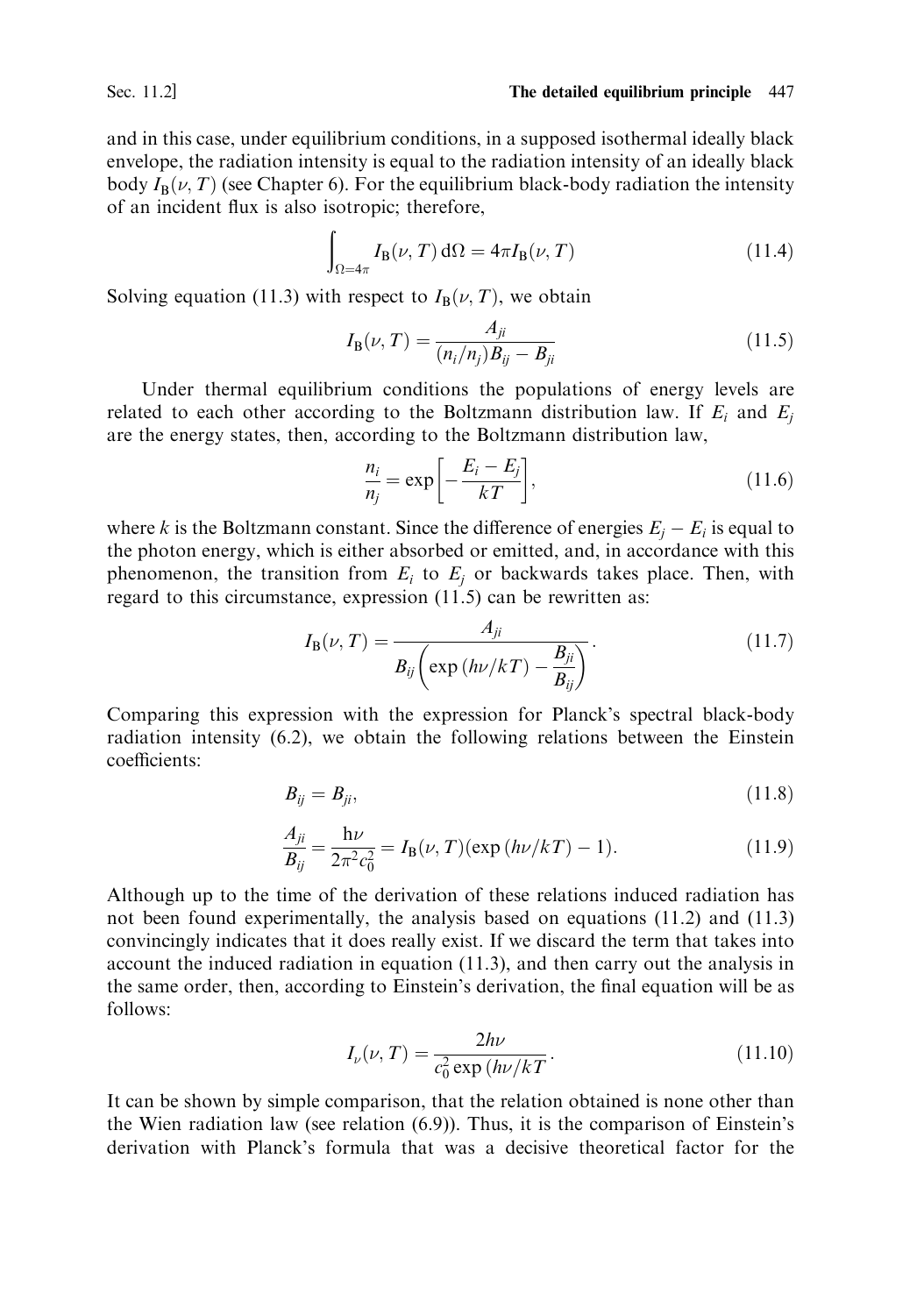assertion of the existence of induced radiation. But only in 1954 did the special experiments on the amplification and generation of microwave electromagnetic radiation at the wavelength of 1.24 cm, using beams of ammonia  $(NH_3)$  molecules and a specially produced population inversion, make it possible to finally prove the existence of induced radiation (Prochorov, 1984).

## 11.3 THE PHOTON MODEL AND THE TRANSFER EQUATION FOR **QUANTUM SYSTEMS**

The radiation field and radiative transfer for quantum systems can be sequentially described by means of the photon model. It is useful both in studying the physics of radiative transfer in quantum systems, and in using numerical calculation schemes, for example, the Monte Carlo method (Marchuk, 1976).

## 11.3.1 Photon model

In considering radiation as a set of photons, the conditions at any point of a medium are specified by means of the function  $f$  of the distribution of photons.

Let

$$
f(\nu, \mathbf{r}, S) \, \mathrm{d}\nu \, \mathrm{d}V \, \mathrm{d}\Omega \tag{11.11}
$$

be the number of photons moving in the direction S in the volume  $dV$  with coordinate **r** in the frequency range  $d\nu$ , that includes frequency  $\nu$ , inside the solid angle  $d\Omega$ , whose axis coincides with the direction S. Each photon possesses energy hv. Then the radiation energy in a unit volume and in a unit of frequency range is equal to the integral from quantity  $h\nu f(\nu, r, S) d\Omega$  over all solid angles. It is called the volume density of monochromatic radiation energy and is written in the form:

$$
U_{\nu}(\nu, \mathbf{r}) = h\nu \int_{4\pi} f(\nu, \mathbf{r}, S) d\Omega \qquad (11.12)
$$

To determine the radiation intensity it is necessary to know the radiation flux in the direction S that intersects the site  $dA$  perpendicular to the direction S. The velocity of photons is equal to  $c$ , and the density of a flux of photons that intersects the site dA in the direction normal to it, equals  $f d\nu d\Omega$ . Then the number of photons, intersecting the site  $dA$  in the direction S per unit time, is equal to  $cf d\nu d\Omega dA$ . The energy, transferred by these photons, will be equal to  $h\nu c f d\nu d\Omega dA$ . By the spectral intensity of radiation we mean the energy of radiation, transferred in the given direction per unit of time through the unit site perpendicular this direction, in a unit of a solid angle and in a unit of frequency range. Then the radiation intensity at point  $r$  in the direction  $S$  is written in the form:

$$
I_{\nu}(\nu, \mathbf{r}, S) = \mathbf{h}\nu cf(\nu, \mathbf{r}, S) \, d\Omega.
$$
 (11.13)

Excluding  $f$  from (11.12) by means of (11.13), we shall find the relation between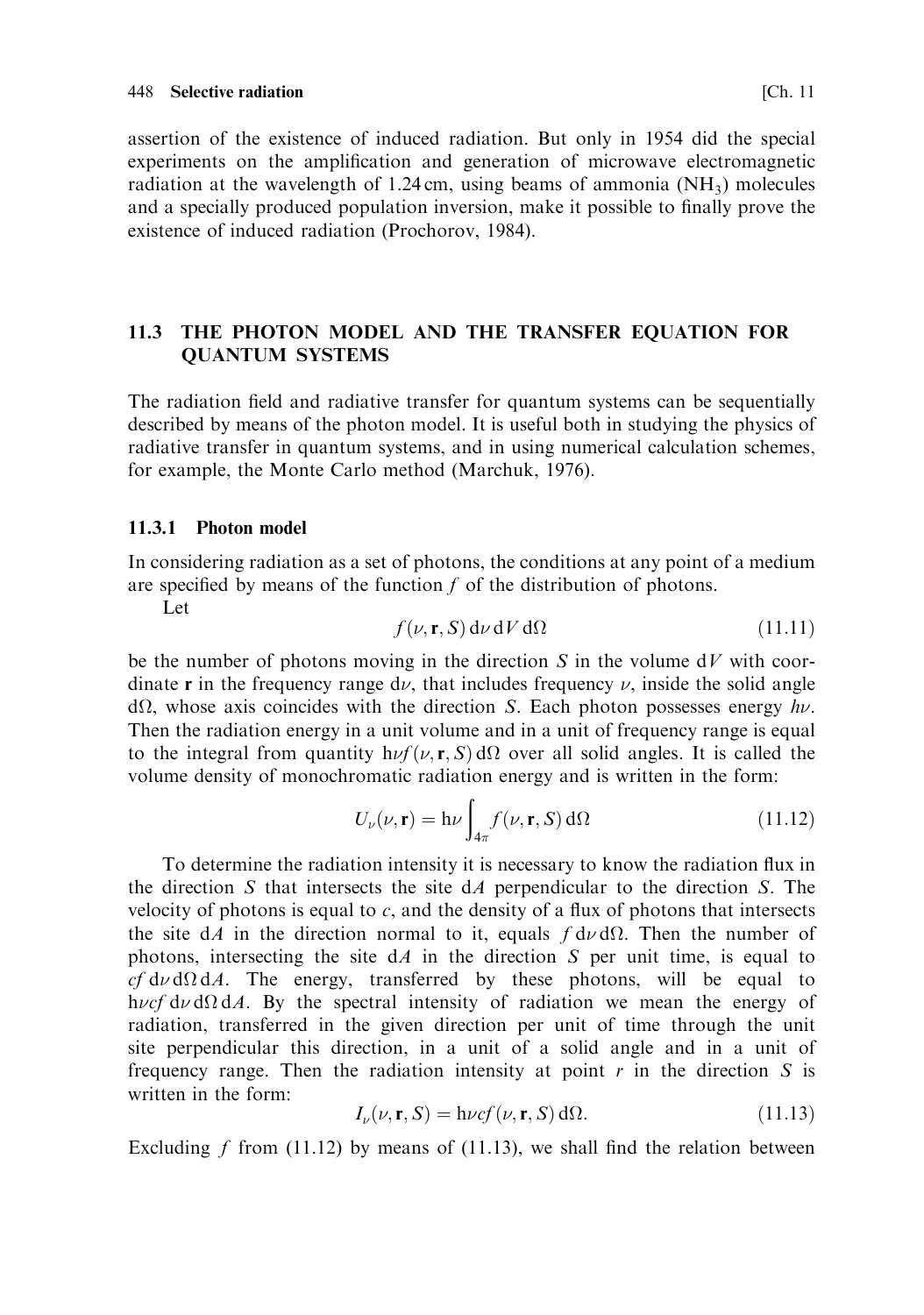the volume density of radiation energy and radiation intensity:

$$
U_{\nu}(\nu, \mathbf{r}) = \frac{1}{c} \int I_{\nu}(\nu, \mathbf{r}, S) d\Omega \qquad (11.14)
$$

This integral is often used in studying the density of the integral radiation flux.

## 11.3.2 Transfer equation

The transfer equation for macroscopic systems was derived in section 9.3. Now we shall consider it from the microscopic point of view, using the physical concepts on a detailed equilibrium and a photon model. The pencil of beams with intensity  $I_{\nu}(\nu, \mathbf{r}, S)$  passes through a gas along the path S. Let the atoms (or molecules) of gas be at one of two energy states  $i$  or  $j$ , where  $j$  is the excited state with respect to  $i$ , so that  $E_i > E_i$ . The volume densities of atoms at these states are equal to  $n_i$  and  $n_i$ , respectively. On the section dS of the path the losses or increments of energy determine the change of intensity on this section. If we neglect the scattering, then, in accordance with the Einstein model, the variations of intensity of the external flux will be conditioned by spontaneous radiation, absorption and induced radiation. In this case it can easily be thought that spontaneous and induced radiation will make a positive contribution to the change of a current intensity of the electromagnetic radiation flux. And, in its turn, the induced absorption will provide a negative contribution, or, in other words, the extraction of energy from the external flux. Applying the photon model and taking into consideration only transitions between two energy levels, we obtain the increment (per unit of path) of the beam intensity owing to spontaneous radiation, as a product of three quantities: a number of transitions per unit of time (or the probability of spontaneous transition  $A_{ii}$ ), a number of particles  $n_i$  in a unit volume and the transition energy  $h\nu$ . Thus, we can write:

$$
\frac{dI_{\nu}(\nu, \mathbf{r}, S)}{ds} = A_{ji} n_j h \nu.
$$
 (11.15)

Similar relations can be derived for induced radiation and absorption taking into account the circumstance that the flux is recorded in one direction only. Then the transfer equation will be as follows:

$$
\frac{\mathrm{d}I_{\nu}(\nu,\mathbf{r},S)}{\mathrm{d}s} = A_{ji}n_jh\nu + B_{ji}n_jI_{\nu}h\nu - B_{ij}n_iI_{\nu}h\nu.
$$
 (11.16)

Though, strictly speaking, the radiation of a considered system is not fully equilibrium, nevertheless, the Einstein coefficients obtained above can still be used, since they depend only on the energy states and on the considered set of atoms (rather than on the external radiation). Using relations  $(11.8)$  and  $(11.9)$ , we obtain the final expression for the equation of radiative transfer in quantum systems:

$$
\frac{1}{a_{\nu}}\frac{dI_{\nu}(\nu,\mathbf{r},S)}{ds} = I_{\nu B}(\nu,T) - I_{\nu}(\nu,\mathbf{r},S),
$$
\n(11.17)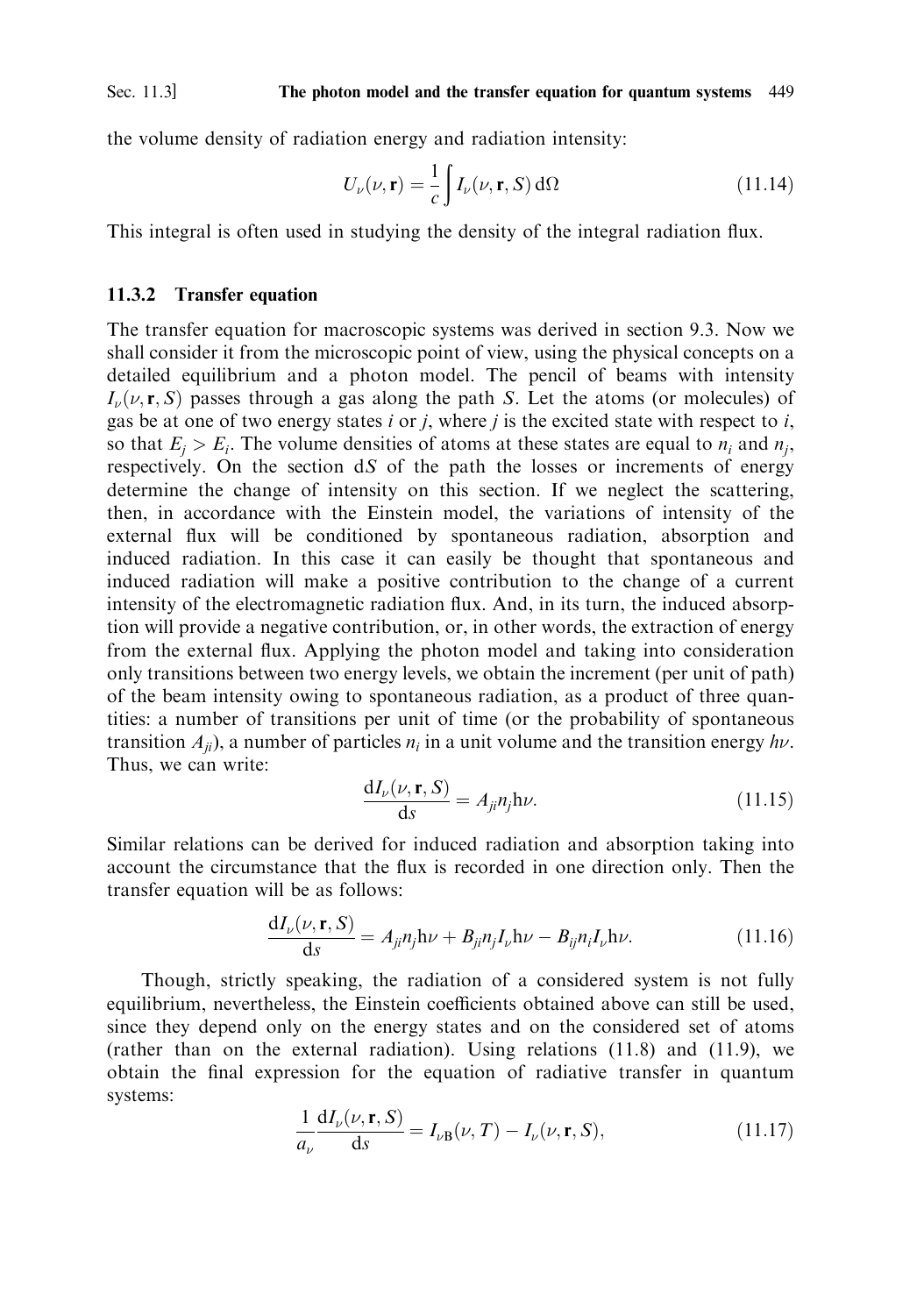#### 450 Selective radiation

where

$$
a_{\nu} = B_{ij} n_i h \nu (1 - \exp(-h\nu/kT)). \tag{11.18}
$$

From comparison of the obtained equation with the equation for a macroscopic version of the transfer theory  $(9.22)$  it follow that the quantum version of the transfer equation fully corresponds to the transfer equation for absorbing and emitting macroscopic media (see relation (9.28)), and coefficient  $a_i$  is similar to the absorption coefficient in the macroscopic equation. If we discard the induced radiation in the Einstein approach (as was done in deriving relation  $(11.10)$ ), then coefficient  $a_{\nu}$  will contain only the terms in front of the brackets, and in this case it is called the true absorption coefficient  $a_{\nu}^+$ . It can be seen from (11.18) that the true absorption coefficient is directly proportional to two quantities, namely, the population of initial states of absorbing components  $n_i$  and coefficient  $B_{ii}$ , which determines the probability of transitions per unit of time from state  $i$  to state  $j$ . The calculation of population  $n_i$ , at least in the case of local thermodynamic equilibrium, is a problem of statistical mechanics.

The Einstein coefficients for many electronic transitions can be calculated by means of quantum mechanics, and, therefore, coefficient  $a<sub>\nu</sub>$  can be found on the basis of the microscopic approach. In determining the spectral absorption coefficient by the methods of statistical and quantum mechanics it is necessary to know the transition processes which can take place. As we have noted, in atoms and molecules of complicated structure such a great number of transitions is possible that researchers either restrict themselves to calculation of the most important transitions only, or try to apply the statistical or simplified model (Penner, 1959; Zhevakin and Naumov, 1967; Loudon, 1973).

#### 11.4 MECHANISMS OF BROADENING OF SPECTRAL LINES

If a gas is non-dissociated and non-ionized, the internal energy of the gas (disregarding the energy of translational motion) is presented by discrete vibration, rotational and electronic energy states of atoms or molecules. The absorption of a photon can cause transition from one energy state of an atom or molecule into a state with higher energy. Since only discrete energy states participate in these transitions, only those photons with a strictly definite amount of energy can be absorbed. Therefore, the discrete transitions result in the absorption of the photons of strictly definite frequency, causing the appearance of dark lines in the transmission spectrum, i.e. the radiation transmitted through a layer of the investigated gas. For this reason such a process is called absorption in lines. According to the Kirchhoff law, the radiation of the same system will represent a linear radiation in the form of spectral lines. From the spectral approach viewpoint, such a type of absorption and emission can be presented in the form of a delta-shaped function (see Chapter 2). However, many physical conditions in which gases exist result in broadening the lines, which therefore have a finite frequency range with the centre at the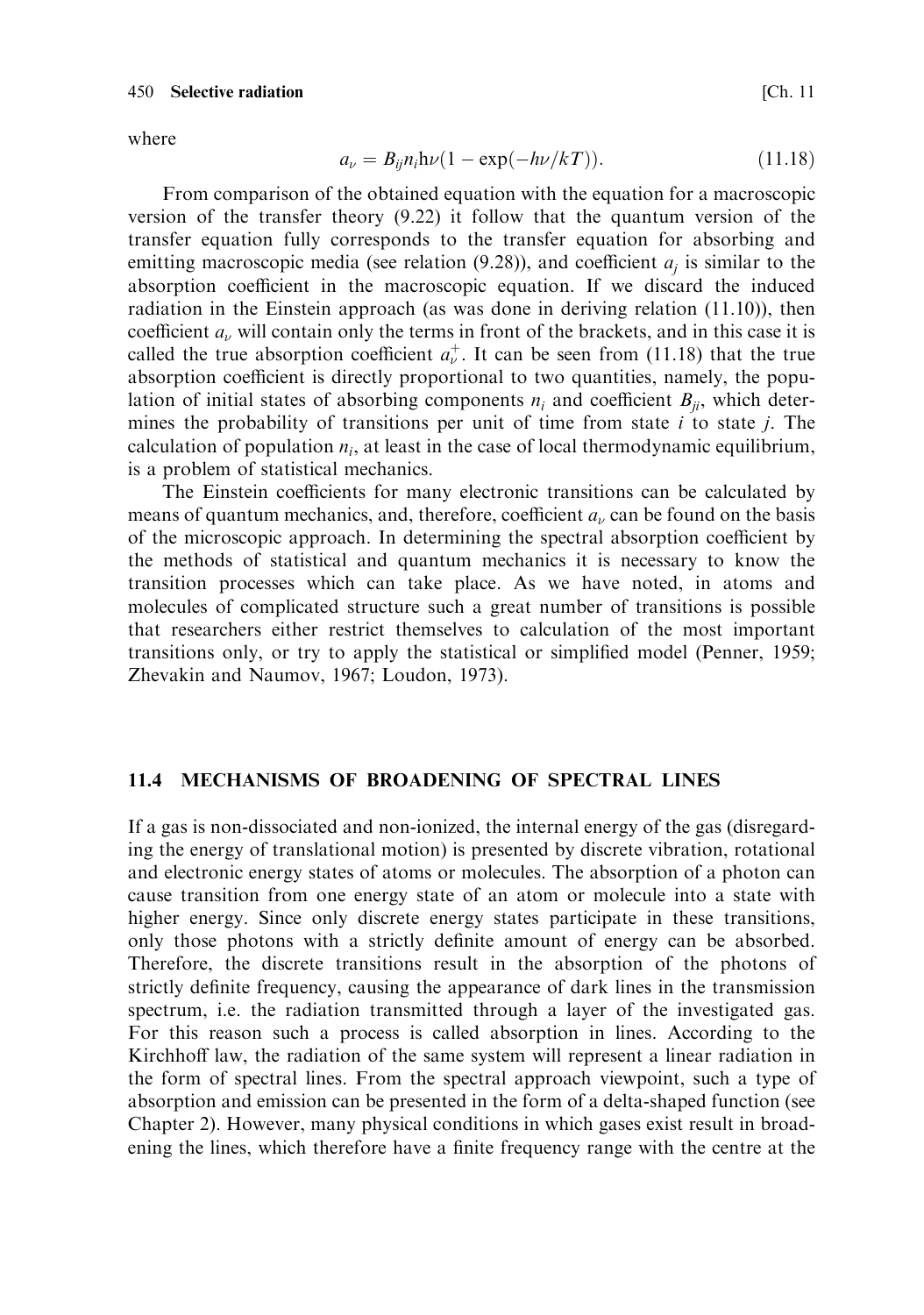frequency of basic transition. The value of this range and the change of absorptivity (emissivity) within its limits (in other words, the shape of a line) depend on the physical process that causes spectral line broadening. For these reasons, the parameters of lines (or bands) of radiation contain valuable information on the physical state of gases. This information includes, for example, the physicochemical structure of a gas; the temperature and pressure in a gas medium; the relative velocity of motion of an object; the degree of deviation of gas medium conditions from the equilibrium (the degree of nonequilibrium); the possible actuation of other physical mechanisms; the inhomogeneity of distribution of parameters in a gas medium; and other features. Therefore, the shape of a line is the chief factor of interest for radioastronomy and remote sensing tasks. Some of the important broadening mechanisms are called natural broadening, Doppler broadening and collisional broadening (the broadening due to collisions).

#### 11.4.1 The line shape

The variation of the absorption (emission) coefficient depending on frequency within the limits of a broadened single spectral line is called the line shape. The shape of a typical spectral line is presented in Figure 11.1. The central part of a line is sometimes called the line nosing, and the descending branches of a curve, which are far from the central frequency, are called the line wings. Because of the great physical importance of the line shape it was accepted as being expedient to introduce the integrated absorption coefficient  $S_{ij}$  for a single line, which presents the integral over the total frequency band (here the integration is possible both over the circular frequency  $\omega = 2\pi\nu$  and over the frequency  $\nu$ ):

$$
S_{ij} = \int_0^\infty a_\omega(\omega) \, d\omega = \int_0^\infty a_\nu(\nu) \, d\nu \tag{11.19}
$$



Figure 11.1. Schematic sketch of single spectral line shape. Notation is explained in the text.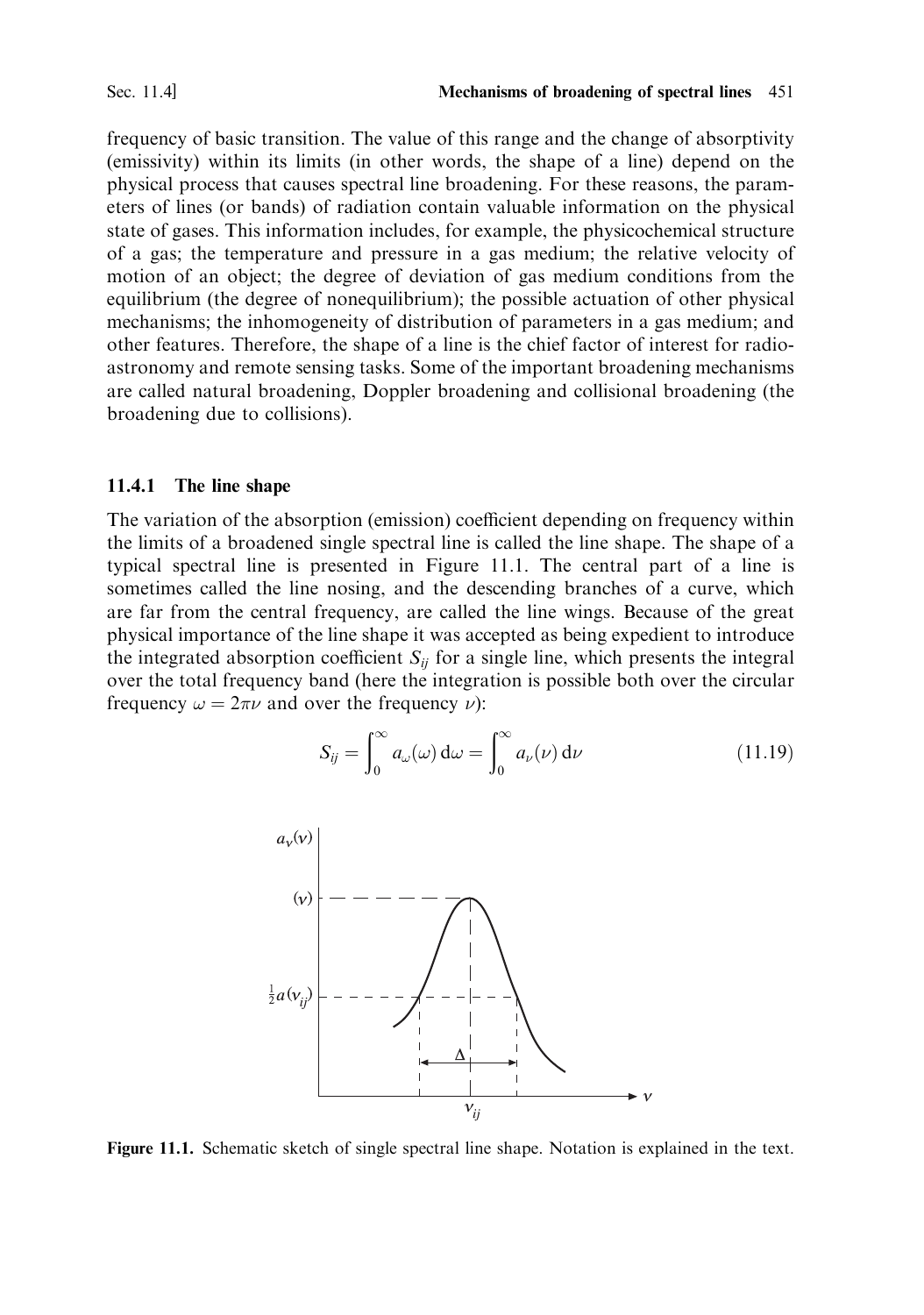and the line-shape parameter with a natural normalization:

$$
b_{ij}(\omega) = \frac{a_{\omega}(\omega)}{S_{ij}}; \int_0^{\infty} b_{ij}(\omega) d\omega = 1.
$$
 (11.20)

Often for the line-shape parameter the normalization is carried out for the value of  $b_{ii}(\omega_{ii})$  at the central transition frequency.

Note that these definitions result in the simple relation:

$$
\frac{b_{ij}(\omega)}{b_{ij}(\omega_{ij})} = \frac{a_{\omega}(\omega)}{a_{\omega}(\omega_{ij})},
$$
\n(11.21)

which means saving the line shape at its normalization.

One of the important quantitative characteristics of the line shape is the 'full' half-width of the line, designated by  $\Delta$ . This parameter represents the line width (in the units of frequency in the given consideration) at the middle of a maximum height of the line (Figure 11.1). Such an approach ensures the unambiguous choice of a definite line width required for describing its properties. Since quantity  $a_{\omega}(\omega)$  asymptotically tends to zero with increasing difference  $|\omega - \omega_{ii}|$ , it is rather difficult (and sometimes impossible) to define the line width in terms of frequencies, at which quantity  $a_{\omega}(\omega)$  becomes close to zero. Since different terminology can be used in various literature sources, particular care should be exercised in applying the line width notion. So, the line-shape parameter is sometimes defined in the system of 'true' (noncircular) frequencies, and by the line width is meant the 'full' half-width of the line with the numerical factor of one half (Zhevakin and Naumov, 1967). From the normalization condition (11.20) it follows that  $b_{\nu}(\nu) = 2\pi b_{\nu}(2\pi\nu)$ , and also  $a_{\nu}(\nu) = 2\pi a_{\nu}(2\pi\nu).$ 

Generally speaking, the contours of spectral lines are determined by many perturbation influences, which have an effect on the magnitudes of the energy levels of an emitting quantum system (atom or molecule). Below we shall consider three basic and most physically clear broadening mechanisms, as well as the line shapes stipulated by them.

#### 11.4.2 Natural broadening

The natural broadening of a line is closely associated with Heisenberg's uncertainty principle, according to which:

$$
\Delta E_j \,\Delta t_j \sim \frac{h}{2\pi},\tag{11.22}
$$

where  $\Delta E_i$  and  $\Delta t_i$  imply, respectively, the indeterminacy in energy of the upper level, from which the transition occurs, and the indeterminacy in time, during which the quantum system exists at this (excited) level. In the absence of the external field of radiation  $\Delta t_i$  can be identified with the variations of an emissive (fluorescent) lifetime of the considered transition. The physical sense of this parameter is as follows: if the external flux saturating a quantum system is 'switched off', then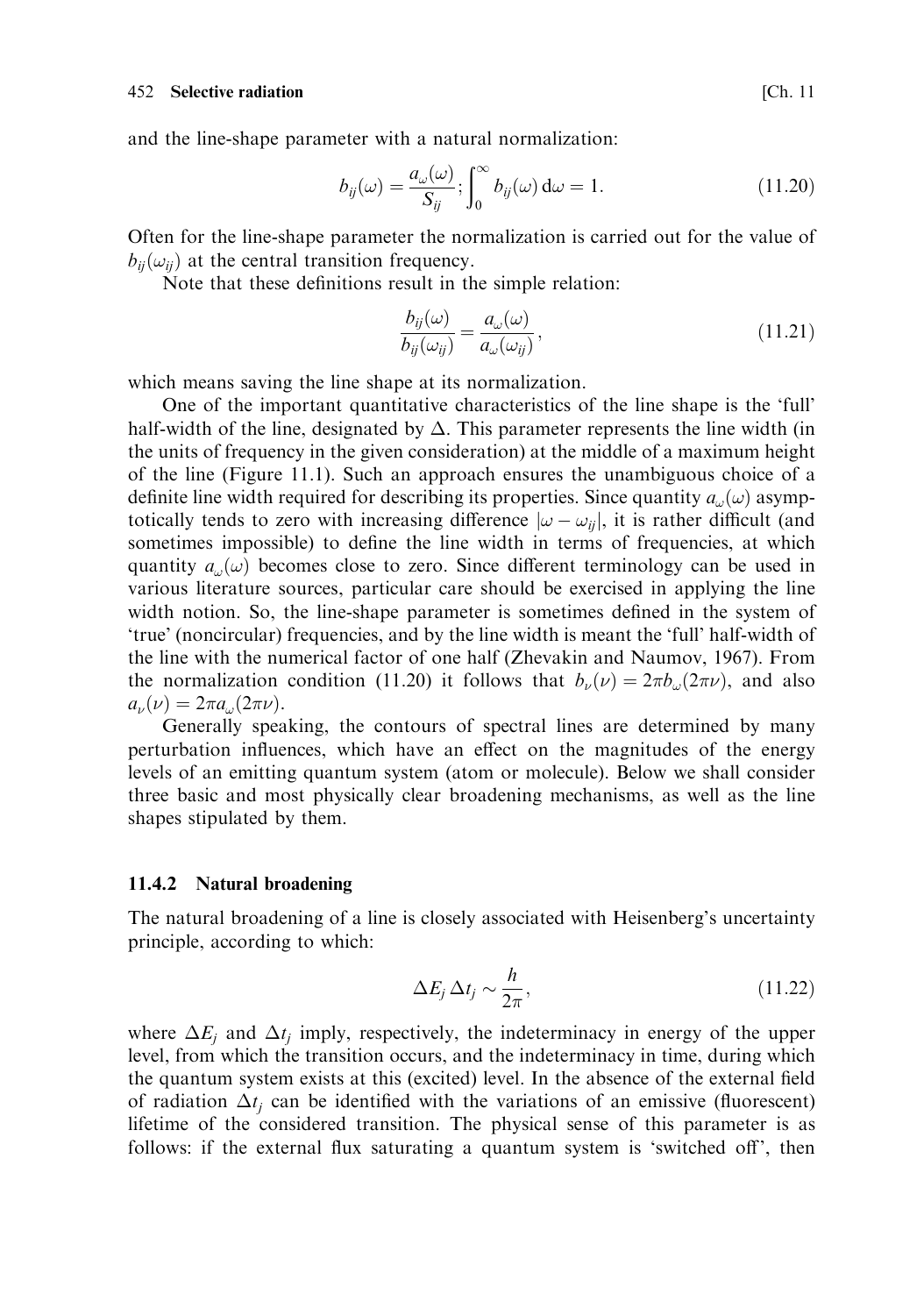Sec. 11.4]

excited atoms (molecules) will return into the basic state, and the stored energy will be scintillated in the form of a flux of quanta. The number of atoms at excited state  $N_i$  and, therefore, the intensity of an emitted flux, will decrease as

$$
N_j = N_j^0 \exp(-A_{ji}t) \tag{11.23}
$$

In this case  $\tau_R = (1/A_{ii})$  and is called the emissive (fluorescent) lifetime. The observation of this fluorescent radiation is just the experimental method of measuring the Einstein coefficient  $A_{ii}$ .

The relationship, similar to  $(11.22)$ , takes place for the lower energy state as well. Therefore, the indeterminacy in the transition frequency will be equal to

$$
\Delta \nu = \frac{1}{h} (\Delta E_j + \Delta E_i) = \frac{1}{2\pi} (\gamma_j + \gamma_i), \qquad (11.24)
$$

where  $\gamma_i$  and  $\gamma_i$  designate the reverse lifetimes of levels. It follows from this relation that the indeterminacies in an emitted frequency and, accordingly, the width of a spectral line, will be related to indeterminacies of energy levels, and also they will be inversely proportional to lifetimes at two energy states. As follows from the quantum mechanics (Penner, 1959), the density function (the probability) of the fact that the energy of a system at any 'blurred' m-state lies between E and  $E + \Delta E$ , is equal to:

$$
W(E) dE = \frac{\gamma_m}{h} \frac{dE}{\left(\frac{2\pi}{h}\right)^2 (E - E_m)^2 + \left(\frac{\gamma_m}{2}\right)^2}.
$$
\n(11.25)

If we designate by  $J(\nu)$  the probability of observation of the radiation frequency lying between  $\nu$  and  $\nu + d\nu$ , and integrate (11.25) over all possible values of E, then we obtain the following expression for  $J(\nu)$ :

$$
I(\nu) d\nu = \frac{\gamma_i + \gamma_j}{4\pi^2(\nu - \nu_{ij})^2 + \frac{1}{4}(\gamma_i + \gamma_j)^2}.
$$
 (11.26)

The physical sense of the obtained expression consists in the fact, that it describes the shape of a line of emission (absorption) for the transition under the natural broadening conditions. From this expression it is possible to obtain the line-shape parameter  $(11.20)$  in the form of the so-called Lorentz shape (or resonance) line (in circular frequencies):

$$
b_{ij}(\omega) = \frac{\Delta_n/(2\pi)}{\Delta_n^2/4 + (\omega - \omega_{ij})^2}.
$$
\n(11.27)

It can easily be seen from this expression, that the line shape is symmetrical with respect to  $\omega_{ii}$  in the units of frequency and depends on the line half-width  $\Delta_n$  and on the transition frequency  $\omega_{ii}$ . The maximum value of the line shape at the transition frequency will be

$$
b_{ij}(\omega_{ij}) = \frac{2}{\pi} \Delta_n,\tag{11.28}
$$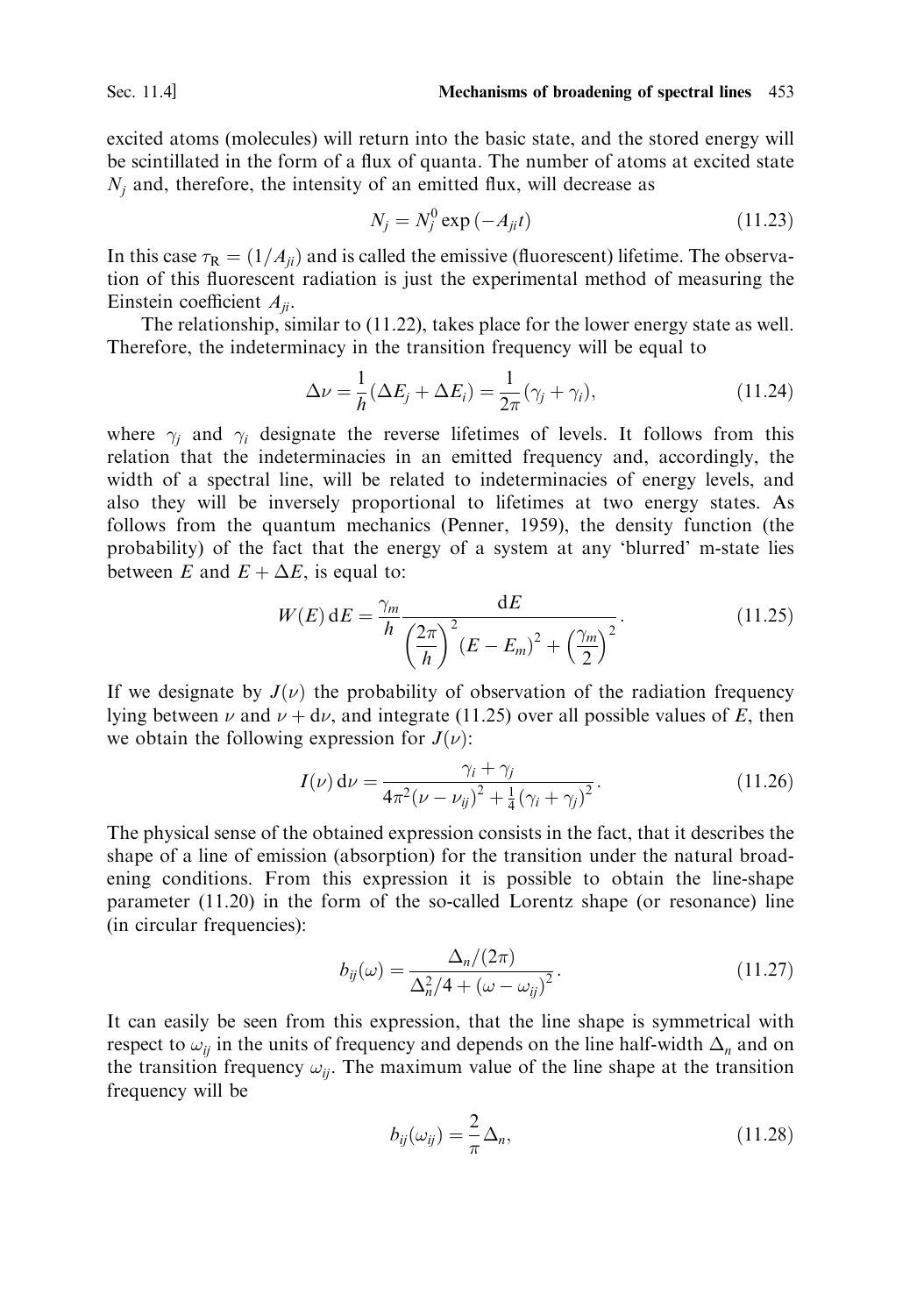#### 454 Selective radiation

$$
2\int_{\omega_{ij}}^{\infty} \frac{\Delta_n/2\pi}{\Delta_n^2/4 + (\omega - \omega_{ij})^2} d\omega = 1,
$$
 (11.29)

which corresponds to the normalization condition for the line shape (see expression  $(11.20)$ .

The physical sense of a half-width of the line under natural broadening can be understood by comparing expressions  $(11.27)$  and  $(11.26)$ . The value of the halfwidth of a line (in circular frequency units) is determined by the finite lifetime of an excited state:  $\Delta_n = \gamma_i = 1/\tau_R$ . The numerical values of lifetimes of atoms and molecules lie in a very wide band – for electronic transitions they lie between  $10^{-9}$ and  $10^{-6}$  s, and in vibrational transitions they have the order from  $10^{-3}$  to  $10^{-1}$  s. And, accordingly, for lifetimes of the order of  $10^{-8}$  s the half-width of a line (in frequency units) will be lower than 10 MHz.

## 11.4.3 Doppler broadening

The atoms or molecules of absorbing or emitting gas are not at the stationary state, but have some definite distribution of velocities related to the energy of their thermal motion. If for a motionless atom or molecule the frequency of light, emitted or absorbed in the given transition, is equal to  $\omega_{ii}$ , then the frequency of electromagnetic radiation, absorbed or emitted by a molecule moving at velocity  $v_x$  in the direction of a line of sight, is equal, according to the Doppler principle, to

$$
\omega = \omega_{ij} \left( 1 - \frac{v_x}{c} \right). \tag{11.30}
$$

It is known from statistical mechanics that at the thermal equilibrium state and in the absence of an external field of force the distribution of velocities of a homogeneous ideal gas obeys the Maxwell distribution law. The latter can be written both for velocity vector magnitudes (in three-dimensional space), and for projections of a vector of velocities on selected directions (on the one-dimensional axis  $x$ , for example). Note also that the Maxwellian distribution of molecules over velocities can also be established as a result of mutual collisions between molecules in their chaotic thermal motion. Various forms of this distribution are used in various physical investigations. So, in the case of remote sensing we have a situation where the observer perceives radiation propagating along a single coordinate axis. In this case the velocities of interest are directed along this axis, either towards the observer, or away from him (i.e. along the velocity vector projection on the observation axis).

According to the classical Maxwell model, the number of particles dn, having velocity magnitude in the range from  $v \text{ up to } v + \text{d}v$ , is determined by the expression:

$$
\frac{dn}{n} = \left(\frac{m}{2\pi kT}\right)^{3/2} \exp(-(m\nu^2/2kT)) 4\pi v^2 dv.
$$
 (11.31)

Here  $\nu$  is the magnitude of a particle's velocity, m is the particle mass, k is the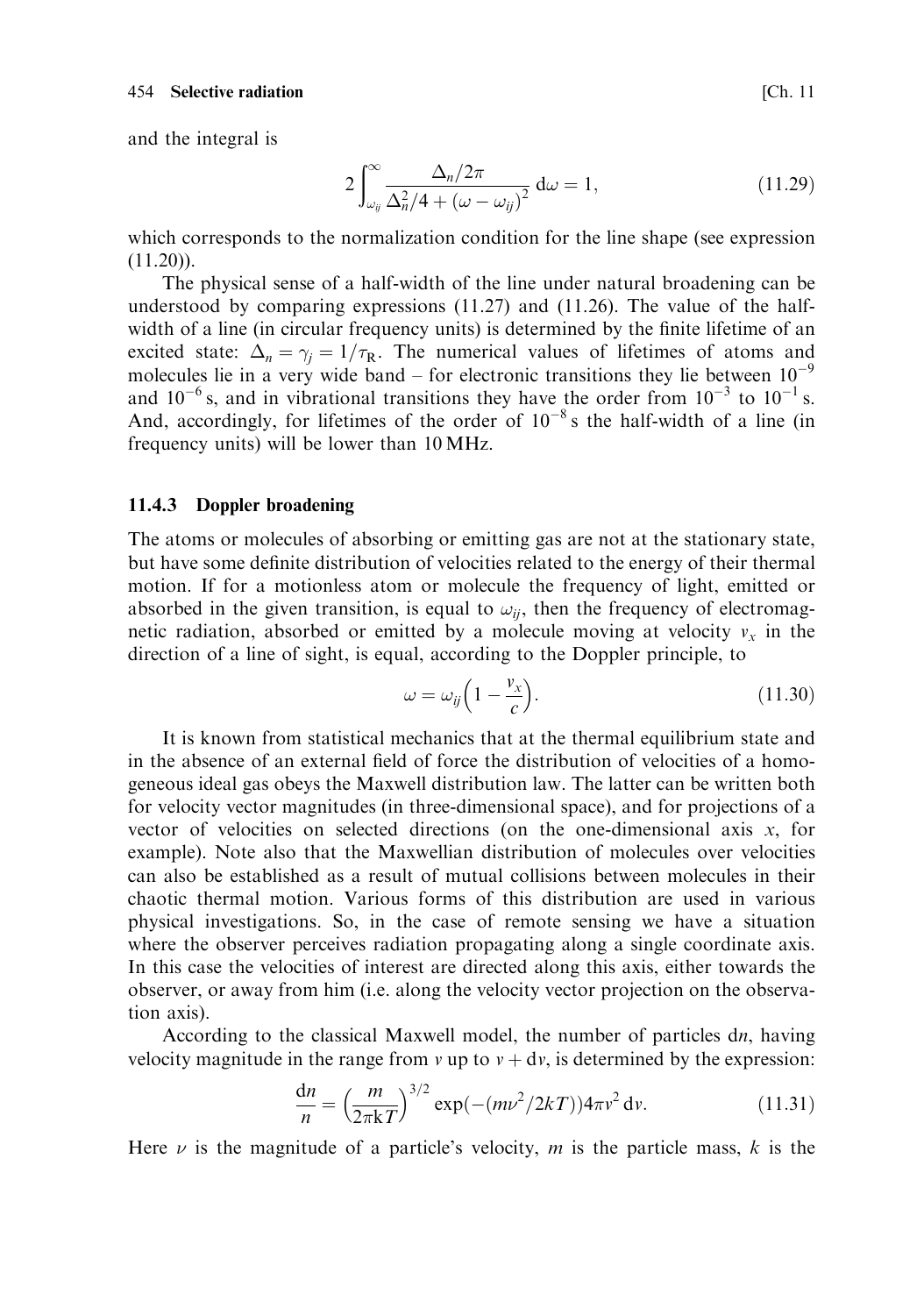Boltzmann constant,  $T$  is the absolute temperature of a thermostat where the particles in the total quantity of  $n$  are enclosed. It can easily be seen that the distribution is valid for  $v > 0$  and belongs to the gamma distribution type. However, the distribution for the velocity vector projection on the chosen direction has an essentially different character and can be obtained using the wellknown transformation in probability theory (Feller, 1971) that forms an analytical relationship between the density function  $p_y$  of the length of a random vector in three-dimensional space and the density  $p_x$  of the length of its projection in a fixed direction:

$$
p_x(t) = \int_t^\infty p_v(y) \frac{dy}{y}.\tag{11.32}
$$

The reverse transformation can also be obtained:

$$
p_v(t) = -tp'_x(t), t > 0.
$$
\n(11.33)

Applying the first transformation for distribution (11.31), it can be shown that the projections of random vectors in space on any axis of any Cartesian system have a normal density with zero expectation. Thus, at the thermal equilibrium state the fraction  $dn/n$  of molecules whose velocity projections in the given direction (the observation direction is axis x) lie between  $v_x$  and  $v_x + dv_x$ , is equal to

$$
\frac{\mathrm{d}n}{n} = \left(\frac{m}{2\pi kT}\right)^{1/2} \exp\left(-\frac{mv_x^2}{2kT}\right) \mathrm{d}v_x,\tag{11.34}
$$

which corresponds to the normal distribution with zero expectation. It is interesting to note that in his study of the velocity distribution of molecules in three-dimensional space Maxwell has proceeded from the opposite approach. That is to say, he supposed that in any Cartesian coordinate system three velocity components represent independent random variables with zero expectation. And this circumstance entails the Maxwell distribution over velocities (11.31) by means of transformation (11.33).

Using (11.30) and (11.31), we eliminate  $v_x$  and determine the numerical value of a fraction of molecules emitting in each elementary increment of the frequency range owing to the Doppler broadening. As a result, we obtain the formula of a spectral line corresponding to the Gaussian shape of distribution, *i.e.* 

$$
b_{ij}(\omega) = \frac{2\sqrt{\ln 2}}{\sqrt{\pi} \Delta_{\mathcal{D}}} \exp\left[-4(\omega - \omega_{ij})^2 \frac{\ln 2}{\Delta_{\mathcal{D}}^2}\right],\tag{11.35}
$$

where  $\Delta_D$  is the 'full' half-width of the line at the Doppler broadening. The shape parameter  $b_{ii}(\omega)$  depends only on  $\Delta_{D}$  and the transition frequency  $\omega_{ii}$ , where

$$
\Delta_{\rm D} = \frac{2\omega_{ij}}{c} \left(\frac{2kT}{m} \ln 2\right)^{1/2} \tag{11.36}
$$

that is,  $\Delta_{\rm D}$  depends on  $\omega_{ij}$ , T and m. The dependence of  $\Delta_{\rm D}$  on  $T^{1/2}$  indicates that the Doppler broadening is essential at high temperatures.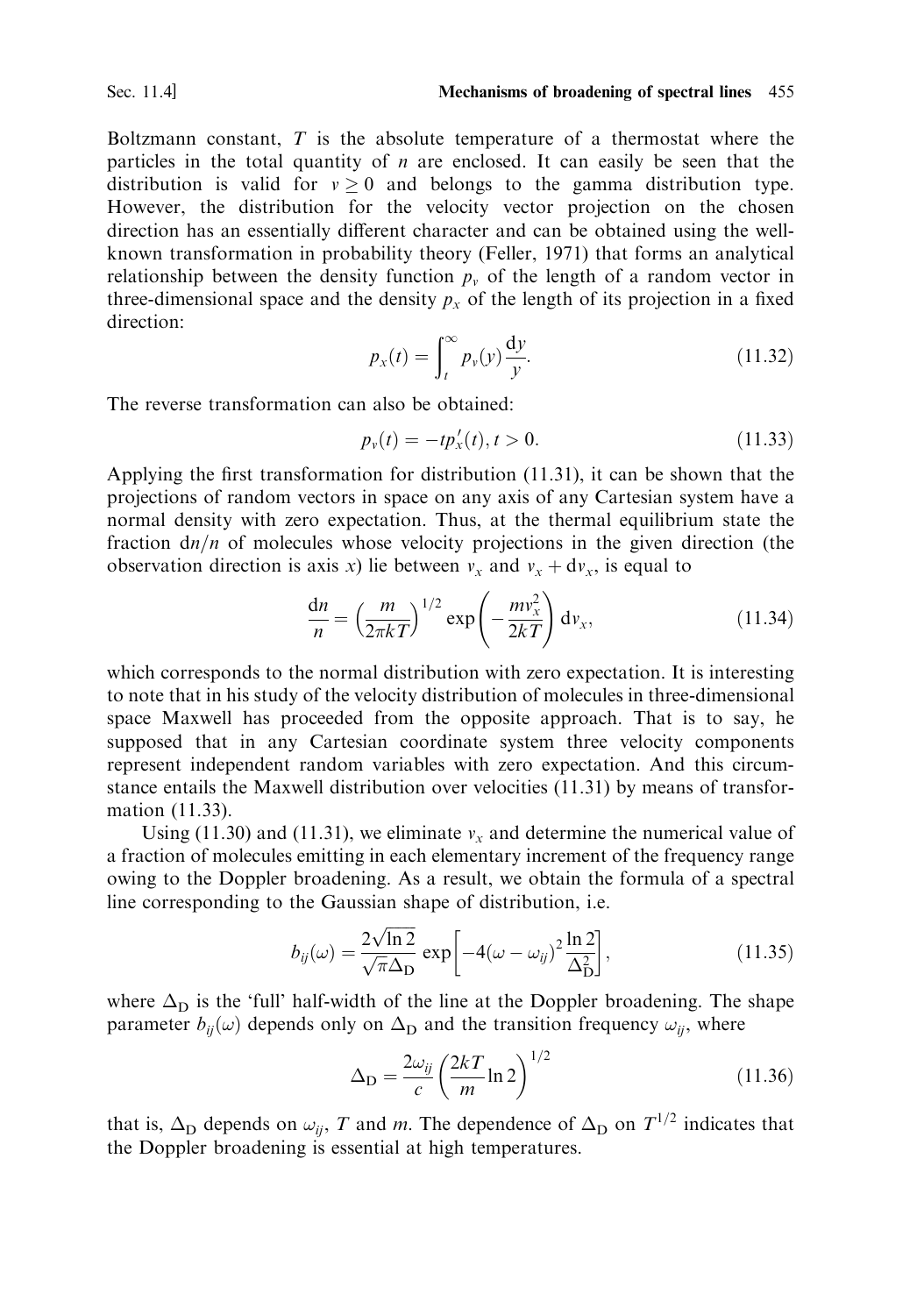The relations obtained above have been derived under the assumption of the absence of relative velocities between the observer's coordinate system and the emitting gas medium. If, however, such velocities do take place (as, for example, for space objects observed from the Earth), then the Doppler shift will be observed as the change of the basic transition frequency and, therefore, of the frequency shift of the whole line.

#### **Collisional broadening** 11.4.4

The classical theory of collisional broadening rises from electronic theory, developed by H. Lorentz in 1905–1906. This theory, in describing an absorbing system, uses the notion of attenuating oscillations of a linear oscillator with a finite attenuation coefficient.

Collisions between the atoms (or molecules) in a gas medium can be an important source of broadening of the line of emission (absorption). A comprehensive analysis of collisional broadening is fairly complicated (Penner, 1959; Loudon, 1973). Here we shall consider only those details of the physical process of collisional broadening which are necessary for illustrating the nature of this mechanism. The main attention will be given to the same pair of energy states, which has been used previously. In the present case, however, we shall disregard the Doppler and natural (emissive) contributions to the line width; therefore, the quantum particles emit the wave at a fixed frequency. Disregarding an emissive line width is equivalent to the supposition that the emissive lifetime is high as compared to the mean time between collisions of quantum particles. Let us consider a single excited atom that emits light at frequency  $\nu_{ii}$ . One can imagine that the wave train of electromagnetic radiation is continuously emitted by the atom so long as it undergoes collision. During collision the energy levels of an emitting atom are shifted by the effect of forces of interaction between two colliding atoms. Therefore, during collision the emitted wave train is interrupted. When the wave with frequency  $\nu_{ii}$  is restored after collision, all its characteristics coincide with the characteristics of this wave before collision, except the phase, which is not bound to the wave phase before collision. If the duration of collision is fairly short, then any radiation emitted during collision can be neglected, whereas the frequency of light is shifted relative to  $\nu_{ii}$ . In this case the collisional broadening effect can be adequately described on the basis of a model in which each excited atom always emits at frequency  $\nu_{ii}$ . However, during each collision the phase of an emitted wave randomly changes. The observed scattering of emitted frequencies is stipulated by the fact that the wave breaks into finite trains, whose Fourier components contain, among others, the frequencies which differ from the true value of  $\nu_{ii}$ . The wave train, emitted by a single atom, is depicted schematically in Figure 11.2, which shows the time dependence of the electric field amplitude  $E(t)$  at a fixed observation point. The collision time is designated by the vertical line, which is followed by the random change of the wave phase. According to the kinetic theory of gases (see Loudon, 1973; Prochorov, 1984), the probability  $p(\tau) d\tau$  of the fact that the time of free path of an atom (molecule) lies in the interval from  $\tau$  to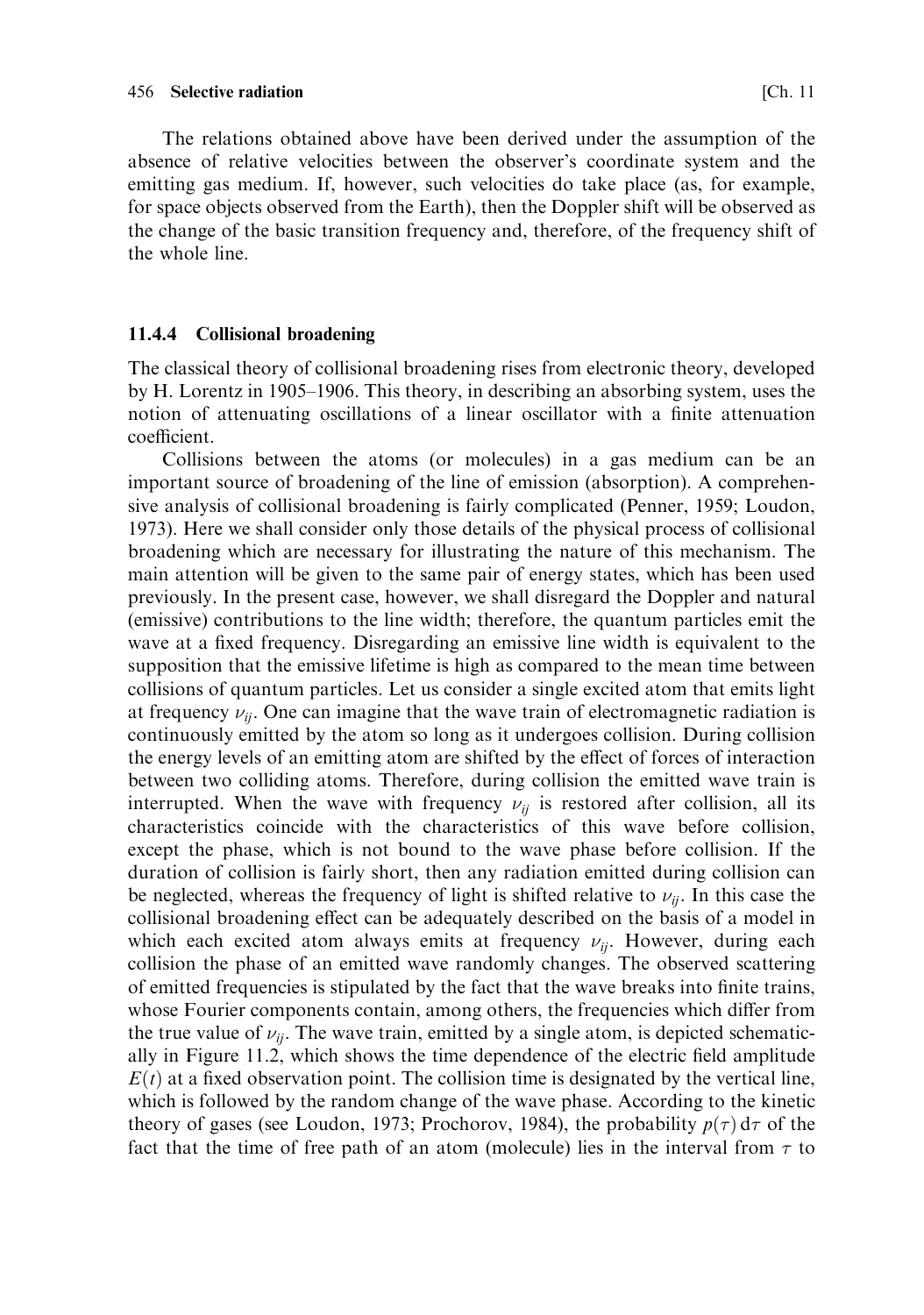

Figure 11.2. Schematic presentation of an electrical field amplitude in the form of oscillation intervals, emitted by a single atom. Vertical lines denote collisions, separated by free run times, the average time of which is shown as  $\tau_0$ .

 $t + dt$ , is determined by the expression

$$
p(\tau) d\tau = \left(\frac{1}{\tau_0}\right) \exp\left(-\frac{\tau}{\tau_0}\right) d\tau,
$$
 (11.37)

where the mean free path time  $\tau_0$  (s) can be written as

$$
\tau_0 = 3 \times 10^{-10} \frac{P_0}{P}.\tag{11.38}
$$

Here  $P$  and  $P_0$  are the values of pressure at the studied altitude and on the ground, respectively. Free path times in Figure 11.2 are chosen in accordance with the probability distribution presented in (11.37). Let us consider a period of the free path time of an atom beginning at time  $t_0$  and with duration  $\tau$ . From the Maxwellian electrodynamics point of view, the complex amplitude of the radiation field can be written as follows:

$$
E(t) = E_0 \exp[-j\omega_{ij}t + \varphi], t_0 < t < t_0 + \tau,\tag{11.39}
$$

where  $\varphi$  is the wave phase for the given free path, and  $E_0$  and  $\omega_{ii}$  are the same for any free path. The field  $E(t)$  in (11.39) can be presented in the form of spectral presentation as the Fourier integral (see Chapter 2). Then the amplitude of a complex spectrum at arbitrary frequency  $\omega$  is determined as:

$$
\dot{S}(\omega) = \frac{1}{2\pi} \int_{t_0}^{t_0 + \tau} E(t) \exp\left(\frac{\mathrm{j}\omega t}{2\pi} \right) dt = \frac{E_0}{2\pi} \exp\left[\frac{\mathrm{j}(\omega - \omega_{ij})t_0 + \varphi\right] \frac{\exp\left[\frac{\mathrm{j}(\omega - \omega_{ij})\tau}{2}\right]}{\mathrm{j}(\omega - \omega_{ij})}.
$$
\n(11.40)

It follows from this relation, that the Wiener spectrum (the spectral intensity) of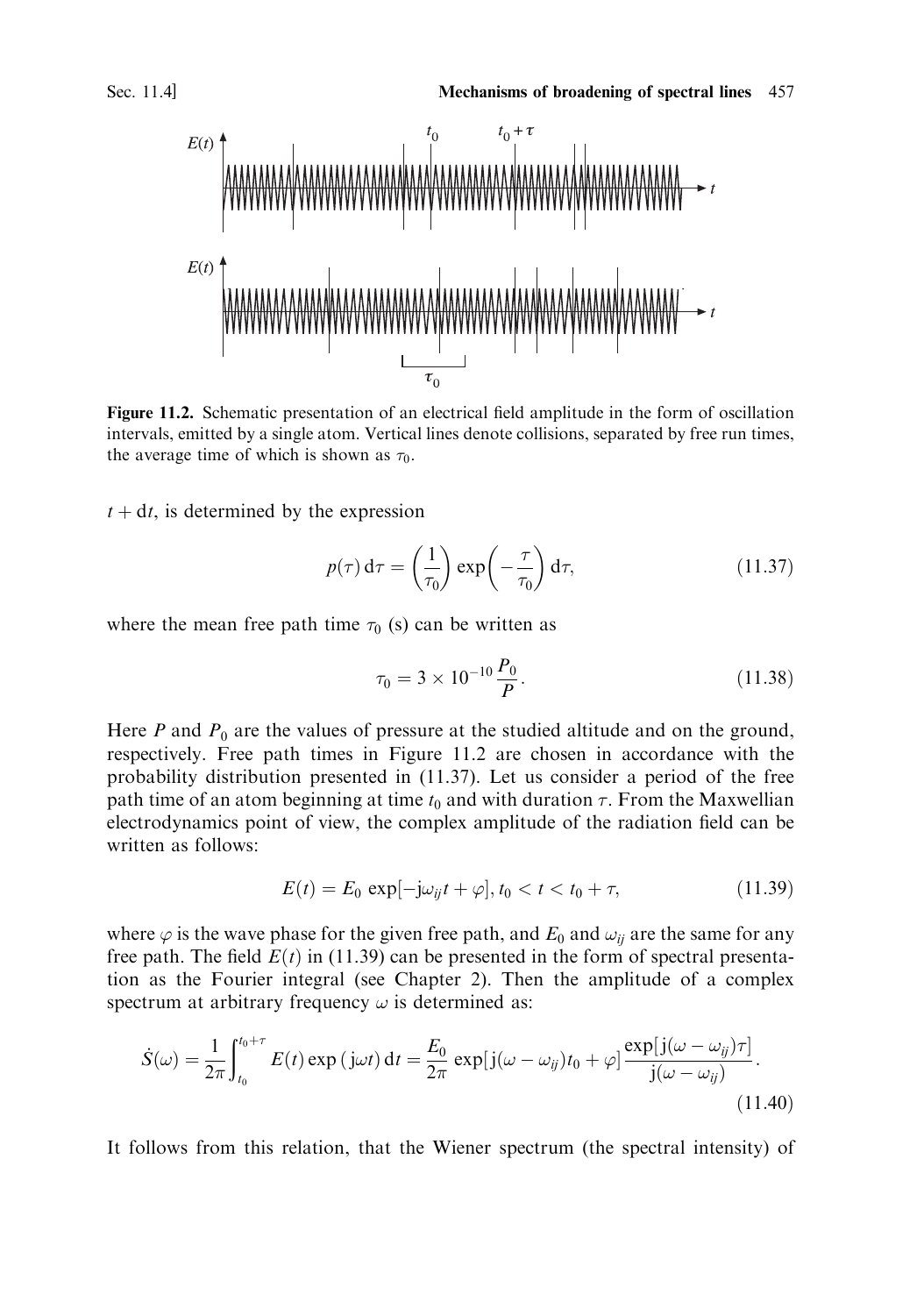radiation of a train of oscillations can be written as

$$
G_{\tau}(\omega) \cong |\dot{S}(\omega)|^2 = \left(\frac{E_0}{\pi}\right)^2 \frac{\sin^2[(\omega - \omega_{ij})\tau]}{(\omega - \omega_{ij})^2}.
$$
 (11.41)

The frequency dependence of a train of oscillations with the limited generation time is proportional to the well-known dependence  $(\sin x/x)^2$ . However, at any time the total intensity of radiation of a gas medium consists of the contributions from a great number of excited atoms (molecules). The free path times of different atoms are distributed according to the expression for the probability (11.37). As a consequence, for finding the total intensity of radiation of a medium the value of intensity of radiation of a train of oscillations should be multiplied by the probability (11.37) and integrate the result over all values of  $\tau$ :

$$
G(\omega) = \int_0^\infty G_\tau(\omega) p(\tau) \, \mathrm{d}\tau \cong \frac{1}{2} \frac{1}{(\omega - \omega_{ij})^2 + (1/\tau_0)^2}.
$$
 (11.42)

Therefore, the frequency distribution of the emission line with collisional broadening has the Lorentz shape characterized by the width of  $2/\tau_0$ . Now we estimate the length of a train of oscillations for microwave radiation under terrestrial atmospheric conditions. So, for the gas density, corresponding to the pressure of  $10^5$  Pa (the sea surface level) at a temperature of  $20^{\circ}$ C the mean value of time of collisions is  $3 \times 10^{-10}$  s. For radiation with the wavelength of 1 cm (30 GHz) the wave period will be  $3 \times 10^{-11}$  s, and, thus, the train of oscillations for a collisional mechanism will be generated by ten oscillations of the electromagnetic wave only. At the same time, for natural broadening the train of oscillations will be equal to 1000 and more wave periods and, accordingly, the line stipulated by this type of broadening will be at least 100 times narrower than the line of collisional broadening.

A more detailed study results in the following expression for the line shape parameter:

$$
b_{ij}(\omega) = \frac{\Delta_{\rm C}/2\pi}{\Delta_{\rm C}^2/4 + (\omega - \omega_{ij})^2},\tag{11.43}
$$

i.e. it has the same shape as at natural broadening.

The 'full' half-width  $\Delta_C$  is determined by the frequency of collisions (or by the mean free path time), and its approximate value can be found from the kinetic theory of gases

$$
\Delta_{\rm C} = 8\sqrt{\pi}D^2 P(M kT)^{-1/2},\tag{11.44}
$$

where  $D$  is the diameter of atoms or molecules,  $P$  is the pressure of one gas component. Note that the half-width value for the collisional mechanism (unlike the Doppler one) is proportional to the gas pressure and inversely proportional to  $T^{1/2}$ . Thus, the broadening due to collisions becomes a key mechanism at high pressures and low temperatures.

It is of interest to note that the subsequent detailed quantum-mechanical analysis of the collisional broadening mechanism has resulted in comparatively small variations (and only on the wings) of the line shape, which was obtained as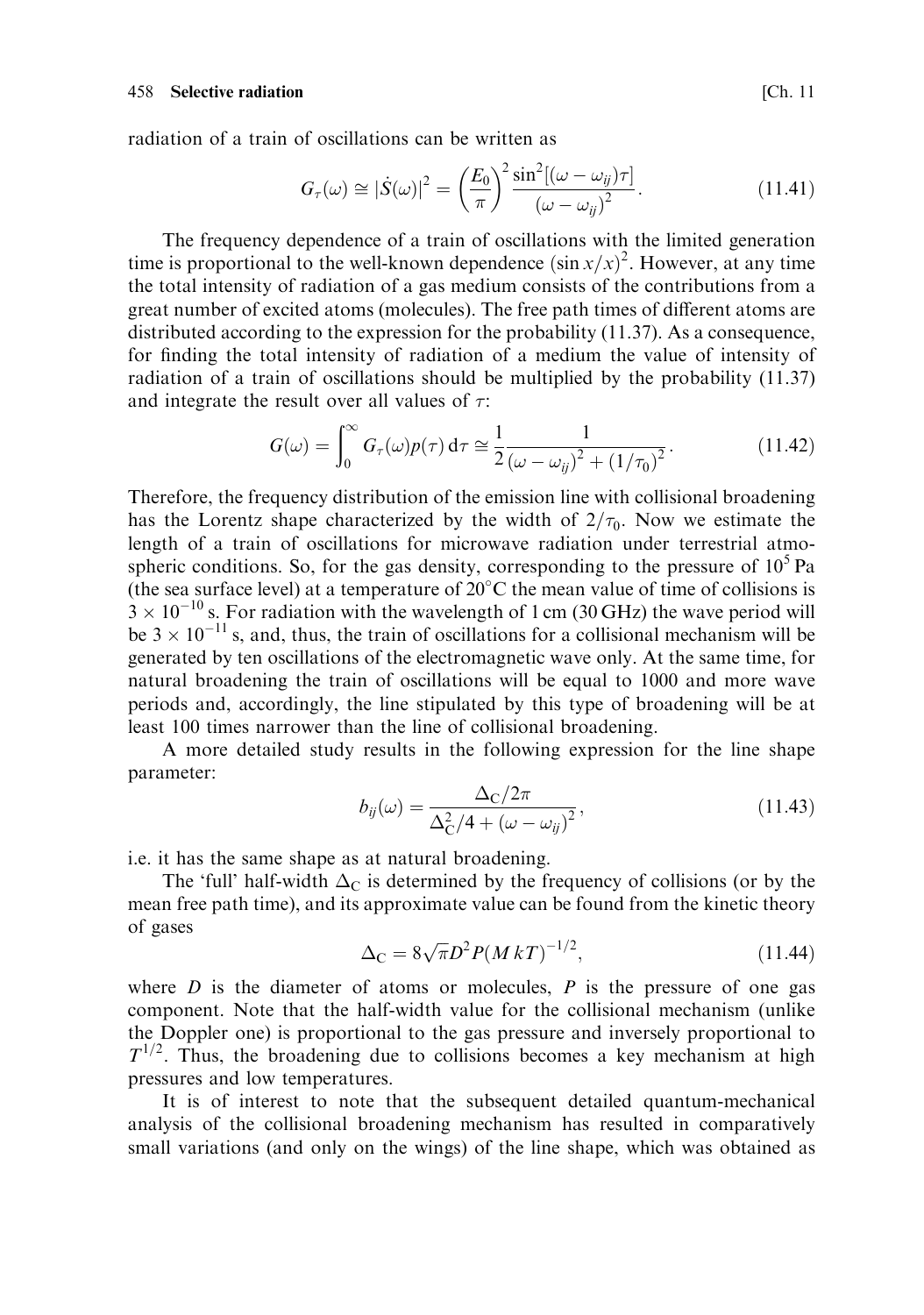

**Figure 11.3.** A line shape for Doppler (broken line) and Lorentzian (solid line) broadenings. Areas, bordered by each curve and coordinates axes, are equal.

early as at the beginning of the twentieth century by H. Lorentz proceeding from the classical concepts of the kinetic theory of gases (Penner, 1959; Zhevakin and Naumov, 1967).

The collisional broadening often represents a key mechanism in application problems of microwave radiation transmission through the terrestrial atmosphere; so, the other broadening mechanisms can be neglected in these cases. Figure 11.3 gives the comparison of the Doppler and Lorentz line shapes for the same values of their half-widths and the area restricted by the curves. As compared to the Doppler shape, the Lorentz shape has a smaller height at the line centre, but a greater height near the line wings. Even if the Doppler broadening is determining near the line centre, the collisional broadening is often an important mechanism in forming the line far from the line centre (on the line wings).

## 11.4.5 Compound shape of the line

The expressions for the widths of lines, excited by various mechanisms, indicate that, depending on the physical conditions in a gas medium (temperature, pressure), the widths of lines can vary within very wide limits. So, for example, under terrestrial atmospheric conditions up to the altitudes of the order of 50 km the mean value of the interval of Doppler broadening is essentially smaller than the lifetime at an excited state – on one hand. But, on the other hand, the relationship between the temperature and pressure are such that the collisions become a key factor in forming the width and shape of lines of emitting gases. At altitudes higher than 50 km the situation is just the opposite: the line shape is almost completely determined by the Doppler broadening mechanism. A similar situation takes place in the open space as well.

However, when the contributions of the Doppler, collisional and, probably, emissive broadening are comparable in magnitude, it is necessary to determine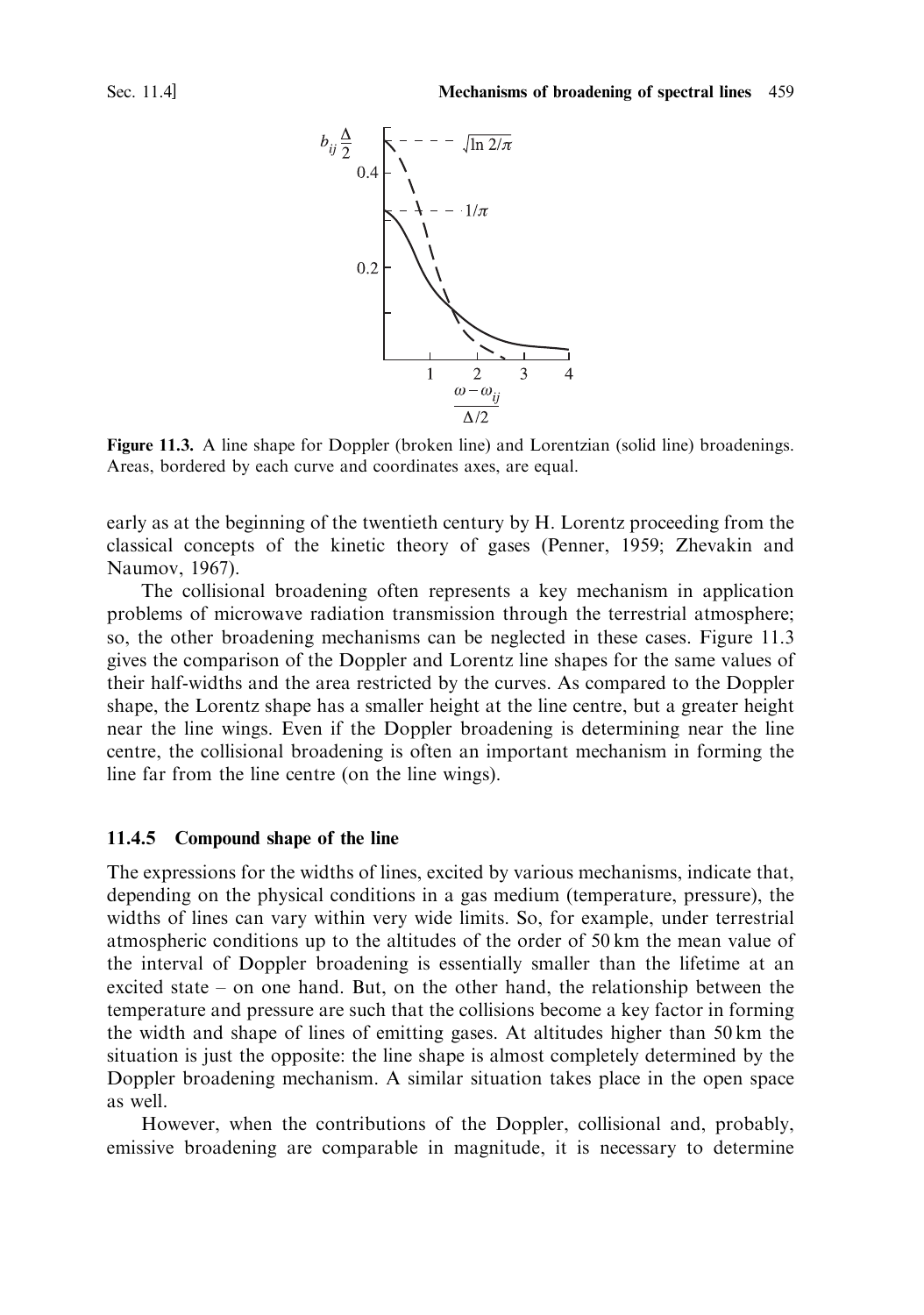the compound shape of a line, stipulated by these three simultaneously acting processes. Let us consider, first, the combination of mechanisms resulting in a line broadening which separately determine the line shape described by functions  $F_1(\omega)$  and  $F_2(\omega)$ . The corresponding compound shape of a line is described by the function

$$
F(\omega) = \int_{-\infty}^{\infty} F_1(x) F_2(\omega + \omega_0 - x) dx \qquad (11.45)
$$

Here  $\omega_0$  is the common central frequency for two distributions. The integral relation, presented above is none other than the convolution integral. Proceeding from physical considerations, one can say that the integration in (11.45) relates each frequency component of distribution  $F_1$  with the broadened distribution that corresponds to the mechanism resulting in distribution  $F_2$ . Obviously, by repeated applications of equation  $(11.45)$  it is possible to associate any number of mechanisms resulting in line broadening. Note also, that the final shape of a line does not depend on the order of associating the contributions, so that the value of the integral in  $(11.45)$  is invariant with respect to exchanging the places of functions  $F_1$  and  $F_2$ .

Now we carry out two curious examples. If two sources of broadening (for example, collisions between the molecules of various components of a gas medium) result in the Lorentz shapes of a line with widths  $\Delta_{L_1}$  and  $\Delta_{L_2}$ , then it can easily be seen, that the total line is also Lorentz one and has the width

$$
\Delta_{\mathcal{L}} = \Delta_{\mathcal{L}_1} + \Delta_{\mathcal{L}_2}.\tag{11.46}
$$

However, if the broadening mechanisms result in the Gaussian shapes of lines with differing widths,  $\Delta_{D_1}$  and  $\Delta_{D_2}$  (for example, two identical gas components with different temperatures), then the compound line will also be Gaussian with the width determined, however, by the absolutely different relation:

$$
\Delta_{\mathbf{D}}^2 = \Delta_{\mathbf{D}_1}^2 + \Delta_{\mathbf{D}_2}^2. \tag{11.47}
$$

#### 11.4.6 Voigt line

Let us consider the important type of a symmetrical line contour, which arises as a result of simultaneous action of the Doppler and collisional mechanisms with the same central frequency. The analysis of a compound line indicates, that it is impossible to obtain the analytical expression for the line shape in this case. As usual, the form of this line is kept in the normalized integrated shape with a precision of constant coefficients (Penner, 1959):

$$
F(\xi, a) = \int_{-\infty}^{\infty} \frac{\exp(-y)^2}{a^2 + (\xi - y)^2} \, \mathrm{d}y,\tag{11.48}
$$

where

$$
a = \frac{\Delta_C}{\Delta_D} (\ln 2)^{1/2}; \xi = \frac{\omega - \omega_{ij}}{\Delta_D} (\ln 2)^{1/2}.
$$
 (11.49)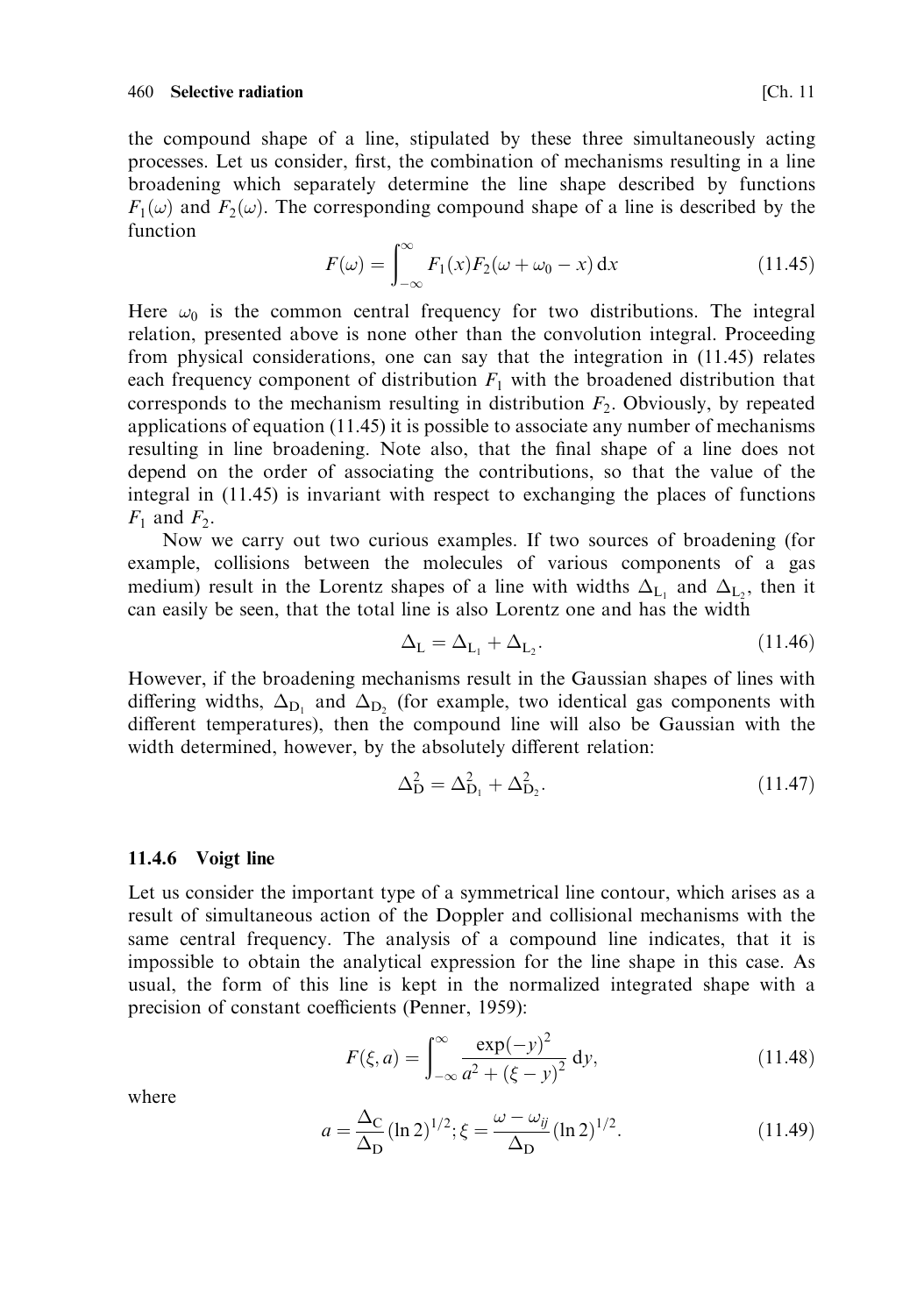For the purposes of the practical use of this type of line detailed numerical tables were compiled. The corresponding line shape was called the Voigt line. It has a shape intermediate shape between the Lorentz and the Gaussian.

## 11.4.7 Model of bands

The gases usually dealt with in remote sensing tasks are either diatomic or polyatomic and, consequently, possess vibrational and rotational energy states, which are not peculiar to monoatomic gases. At moderate temperatures the transitions between vibrational and rotational states usually make the main contribution to the absorption coefficient in the most important regions of the thermal radiation spectrum.

With increasing temperature of gaseous systems (at burning of gases) the processes of dissociation, ionization and electronic transitions become more noticeable. So, the contribution of these processes into the absorption coefficient should also be taken into account. If the gas absorption coefficient is determined experimentally, the contributions from radiation in the lines and continuous radiation are summed. In calculating these coefficients it is necessary to analyse each absorption process separately and then to calculate the total coefficient by summing up the contributions from various processes as independent processes. As a rule, the rotational–vibrational bands of spectral absorption consist of a group of closely situated spectral lines appearing owing to transitions between vibrational and rotational energy states. The absorption lines in some parts of the spectrum are situated so close together, that in the majority of cases the single lines cannot be isolated by spectroscopic instruments. Owing to broadening, the lines either seem to be overlapping (because of the finite value of instrument's spectral resolution), or are overlapping in reality – the lines, while merging, generate the so-called absorption bands. The great number of possible energy transitions, which can result in the appearance of a set of spectral lines, is explained by the presence of a set of energy levels and transitions whose radiation frequencies can fall in quite different spectral intervals. The transitions between rotational levels of the same vibrational state correspond to small values of the difference in energies. Therefore, these transitions correspond to the lines within the limits of bands situated in the far-infrared and microwave regions. A principal feature of the microwave band is the presence of single absorption lines of major components of the terrestrial atmosphere – water vapour and oxygen. If the transitions from the rotational level in one electronic and vibrational state to the rotational level in the other electronic and vibrational state take place, then high values of the difference in energies are obtained, and the system of bands is formed in the high-frequency visible and ultraviolet regions of spectrum. The radiation bands are usually separated by the sections of the spectrum of relatively weak absorption. These sections of the spectrum are called the transparency windows.

A possible approach to the description of gas properties consists in studying the absorptivity of bands and lines separately and in deriving empirical relations describing the characteristic of each band. So, two models are widely used which represent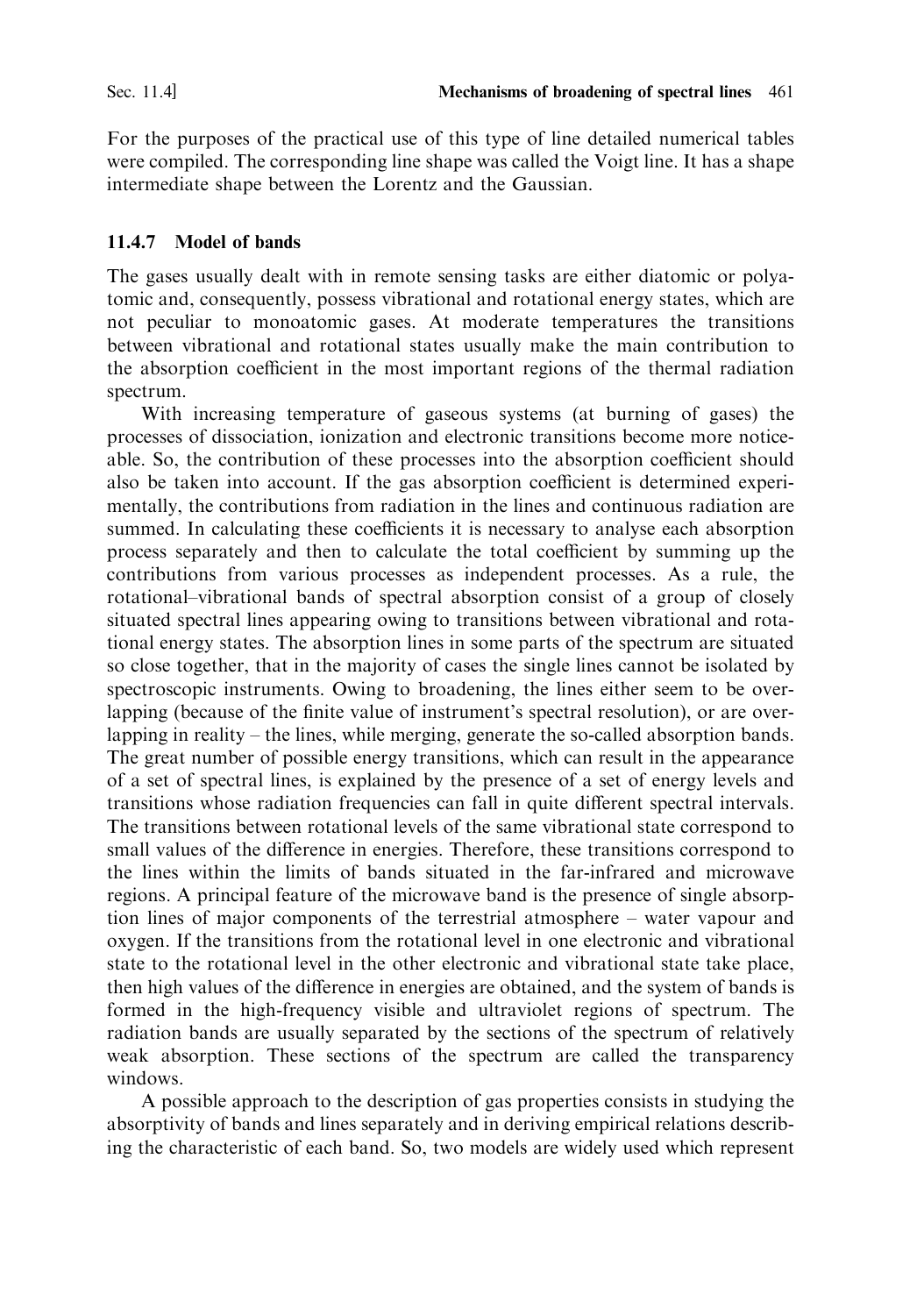two extreme cases of the disposition of single lines and the intensity of emission in them.

In the Elsasser model all lines have identical Lorentz shape (equation  $(11.43)$ ), as well as identical height and distance between the lines (and, therefore, an identical value of integrated absorption coefficient  $S_c$  for all lines). In this case quantity  $a_c$ becomes a periodic function of frequency. This function depends on parameters determining the contour of the Lorentz lines, as well as on the distance,  $\delta$ , between them. The absorption coefficient for any particular value of frequency is determined by summing the contributions from all adjacent lines. Summing all contributions with allowance for relation (11.43) that describes the Lorentz contour of a line, we obtain

$$
a_{\omega}(\omega) = \frac{S_{\rm C}}{2\pi} \sum_{n=-\infty}^{\infty} \frac{\Delta_{\rm C}}{\Delta_{\rm C}/4 + (\omega - n\delta)^2}.
$$
 (11.50)

According to the other model (the Mayer-Goody model), the vibrationalrotational band consists of a great number of non-uniformly (randomly) disposed lines having arbitrary distribution of intensity. According to this model, the position of lines and their intensity do not depend on each other.

Many additional difficulties arise in considering gaseous mixtures. For example, the partial pressure,  $p$ , of absorbing gas in a multi-component mixture varies depending on  $T$  and  $P$ ; the population of energy levels depends on temperature  $T$ , and the overlapping of spectral lines varies depending on pressure P. It is fairly difficult to formulate the analytical dependence of the line shape on  $T, p$ and P for the mixture of real gases. The getting of practically useful results largely depends on experimental investigations, and the theory is used as an indicator in this respect.

#### $11.5$ RADIATION TRANSMISSION THROUGH A GAS LAYER

We shall consider the problem of electromagnetic radiation transmission through a layer of gas having selective frequency properties. Earlier we obtained the basic equation of transfer theory for quantum systems  $(11.17)$ . Here we shall present this equation for consideration (for the sake of simplicity and clarity) in the onedimensional case, where the external radiation, possessing its specific (arbitrary, generally speaking) spectral characteristics  $I_{\nu 0}(\nu)$ , passes through a layer of absorbing and emitting gas. This equation is as follows:

$$
\frac{dI_{\nu}(\nu, s)}{ds} = a_{\nu}(\nu, s)I_{\nu B}[\nu, T(s)] - a_{\nu}(\nu, s)I_{\nu}(\nu, s).
$$
 (11.51)

The boundary condition in this case can be written as  $I_{\nu}(\nu, 0) = I_{\nu 0}(\nu)$ . Dependencies  $a_{\nu}(\nu, s)$  and  $I_{\nu B}[\nu, T(s)]$  characterize the electrodynamical and thermal spatial features of the medium studied. Solving equation (11.51), for example, by the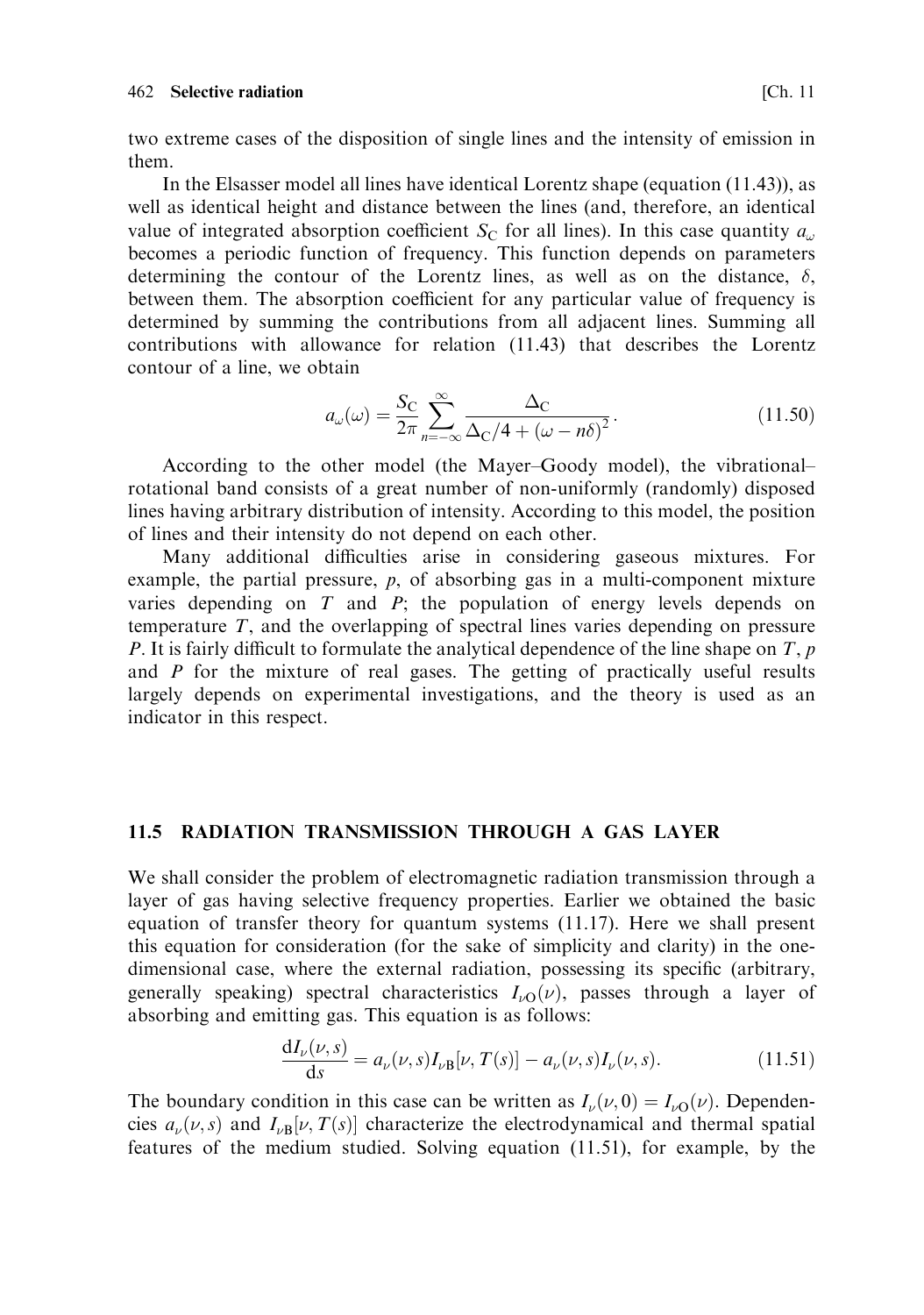Sec. 11.5]

well-known integrating multiplier method, for the given boundary condition, we obtain the following solution:

$$
I_{\nu}(\nu, s) = I_{\nu\text{O}} \exp\left[-\int_{0}^{s} a_{\nu}(\nu, s') \, \text{d}s'\right] + \int_{0}^{s} a_{\nu}(\nu, s') I_{\nu\text{B}}[\nu, T(s')] \exp\left[-\int_{s'}^{s} a_{\nu}(\nu, s'') \, \text{d}s''\right] \text{d}s'. \tag{11.52}
$$

If we suppose that the pressure, temperature and structure of gas are constant in a medium, then  $a_{\nu}(\nu)$  and  $I_{\nu B}[\nu, T]$  do not depend on the coordinate, and equation  $(11.52)$  can be presented in the following, widely used, form:

$$
I_{\nu}(\nu, s) = I_{\nu O} \exp(-a_{\nu}(\nu)s) + I_{\nu B}(\nu, T)(1 - \exp(-a_{\nu}(\nu)s)).
$$
 (11.53)

The multipliers of the values of intensities play an important part in remote sensing practice. For this reason they received their characteristic names. So, the spectral transmissivity factor  $\Gamma(\nu)$  of homogeneous absorbing gas of thickness s, measured in the radiation transmission direction, is determined in the form of

$$
\Gamma_{\nu}(\nu) = \exp(-a_{\nu}(\nu)s),\tag{11.54}
$$

and the spectral absorptivity  $\alpha_{\nu}$  in the form of

$$
\alpha_{\nu}(\nu) = 1 - \exp(-a_{\nu}(\nu)s) = 1 - \Gamma(\nu). \tag{11.55}
$$

If we use the Kirchhoff law (Chapter 4) in the form of equality of the spectral absorptivity and spectral emissivity, then formula (11.55) will also characterize the spectral emissivity of a gas layer of thickness s.

In a number of cases (in the infrared and optical bands especially) the spectral properties of instruments are insufficient for separating the spectral absorption lines of gases. In this case it becomes necessary to consider the integral characteristics of intensity *I* in the finite band  $\Delta \nu$  of an instrument:

$$
I = \int_{\Delta\nu} I_{\nu}(\nu) d\nu = \int_{\Delta\nu} I_{\nu\Omega} \exp(-a_{\nu}s) d\nu + \int_{\Delta\nu} I_{\nu\Omega}(\nu, T)(1 - \exp(-a_{\nu}s)) d\nu.
$$
\n(11.56)

If the frequency band  $\Delta \nu$  contains a sufficient number of narrow lines and, at the same time, it is sufficiently small, so that it is possible to replace  $I_{\nu 0}(\nu)$  and  $I_{\nu B}[\nu, T]$ in this frequency band by their average values  $I_{\nu\Omega}$  and  $I_{\nu\Omega}(T)$ , respectively, then  $I_{\nu\Omega}(\nu)$  and  $I_{\nu B}(T)$  can be taken out of the sign of integral, and equation (11.56) will take the form of

$$
I = \overline{I_{\nu O}} \int_{\Delta \nu} \Gamma_{\nu}(\nu) d\nu + \overline{I_{\nu B}(T)} \int_{\Delta \nu} \alpha_{\nu}(\nu) d\nu.
$$
 (11.57)

The strict calculation of integrals in expression  $(11.57)$  is rather difficult even for simple types of lines, as, for example, for the Lorentz-type line. Special methods of calculating these integrals have been developed and improved, both for single lines and for Elsasser's, Mayer-Goody's and other types of models.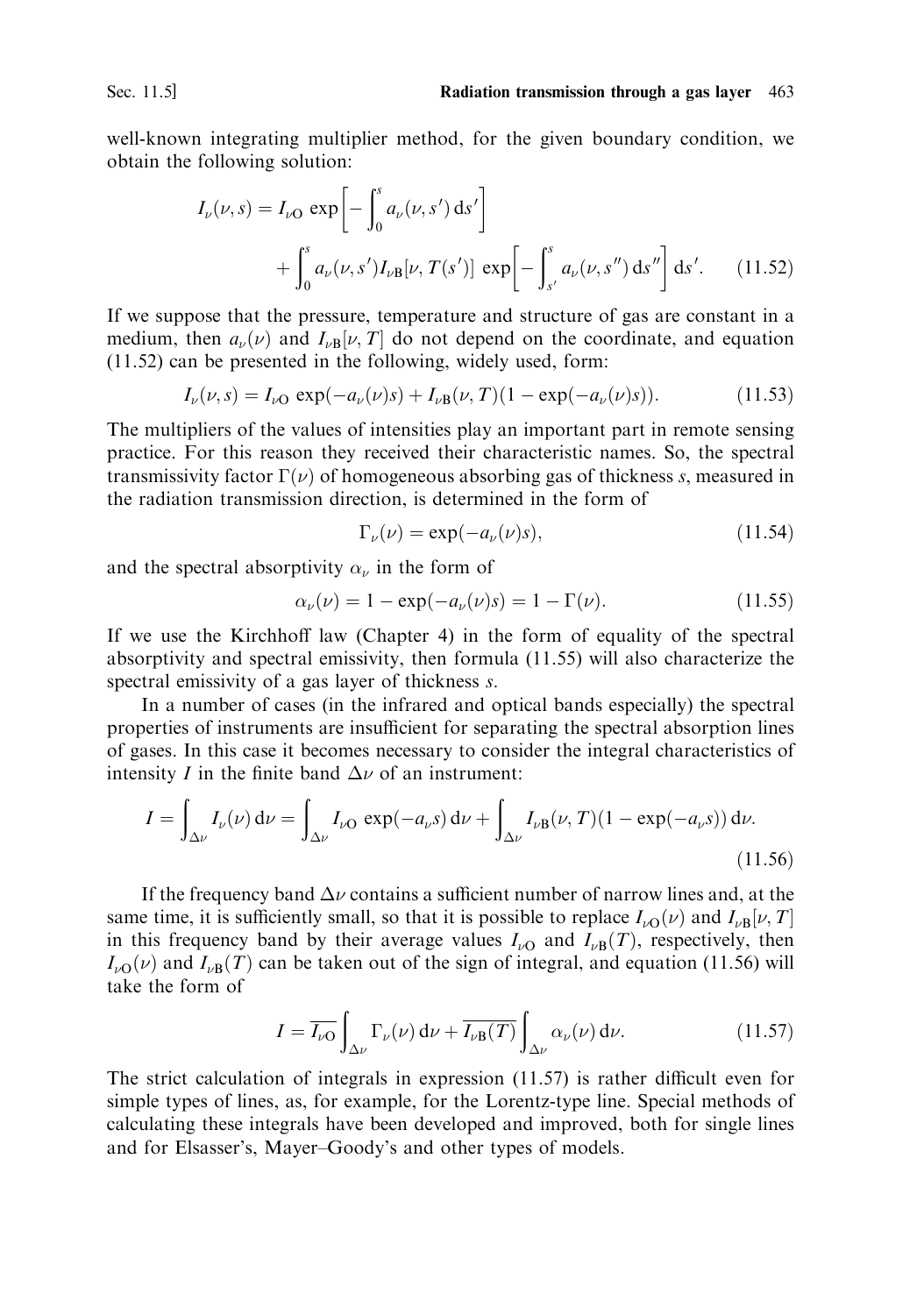The analysis of expression  $(11.53)$  indicates that there exist two radically different forms of exhibiting spectral lines  $-$  in the form of so-called 'absorption' lines and 'straight' lines, depending on the type and conditions of the experiment.

## 11.5.1 The 'cold' layer approximation

This approximation is characterized (see section 9.3) by the fact that the external (with respect to the gas layer) radiation essentially exceeds the thermal radiation of a gas layer. In this case the radiation intensity at the gas layer exit can be presented as

$$
I_{\nu} = I_{\nu O} \exp[-a_{\nu}(\nu)s]. \tag{11.58}
$$

If the layer has small optical thickness  $\tau_{\nu} = a_{\nu}(\nu)s \ll 1$ , then the expression obtained is simplified

$$
I_{\nu} = I_{\nu O}(1 - a_{\nu}(\nu)s). \tag{11.59}
$$

It directly follows from this relation that, if the input electromagnetic signal possesses a broadband (and planar) spectrum, then the output signal will appear as an 'inverted' line (or absorption line) (Figure 11.4(a)). The 'dark' Fraunhofer lines in the optical bright spectrum of the Sun are an example of such lines.

If the layer is not semi-transparent and the optical path value exceeds the value of unity, then the form of the absorption line will be essentially distorted (Figure  $11.4(a)$ ). And, in its turn, the informative saturation of such a type of measurement will sharply decrease.

## 11.5.2 Thermal radiation approximation

In its turn, in the aforementioned approximation, only that component in expression  $(11.53)$  is considered, which is bound to thermal radiation. And, thus, we have the following expression for thermal radiation of a gas layer:

$$
I_{\nu} = I_{\nu B}(\nu, T)[1 - \exp(-a_{\nu}(\nu)s)].
$$
\n(11.60)

In the case of a semi-transparent gas layer with a small optical thickness value the expression is simplified:

$$
I_{\nu} = I_{\nu B}(\nu, T) a_{\nu}(\nu) s.
$$
\n(11.61)

It follows from this expression that for a semi-transparent gas layer its spectral properties will be determined by multiplying the straight radiation line and the spectral form of an ideal black body (see Chapter 6). If the line is narrowband enough, then the  $I_{\nu R}(\nu, T)$  value in the spectral range of the line can be presented by the average (constant) value, and then the radiation spectrum of gas will exactly correspond to the radiation line.

If the gas layer is not semi-transparent and the optical path value exceeds the value of unity, then the form of the straight line will be distorted, but in a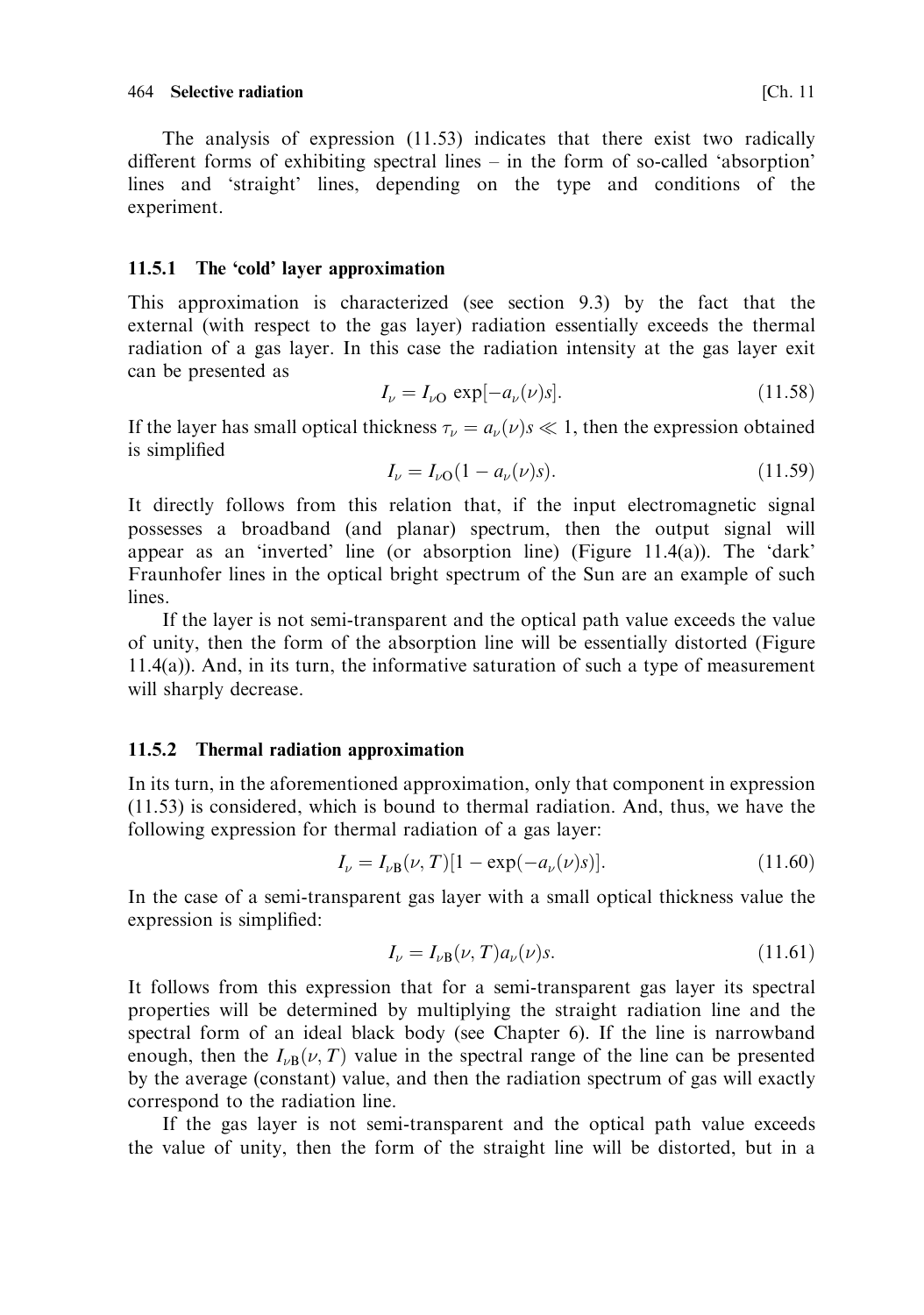

Figure 11.4. Schematic sketches of spectral intensity transfer by way of a gas layer: (a) intensity transmission through a gas layer (in cold layer approximation); (b) the spectral emission of a gas layer (in the form of an intensity); (c) the spectral radiobrightness temperature of a gas layer. Figures show gas layers with increased values of optical paths  $(\tau_1 < \tau_2 < \tau_3)$ .  $I_{\nu B}(\nu, T)$  is the Planck function.

completely different manner than in the case of absorption line distortion. That is to say, the straight line of gas radiation will seem to gradually fill in the spectral form of an ideal black body (Planck's function), until it is completely filled for  $\tau \to \infty$ (Figure 11.4(b)). Thus, the radiation of any gas at very high optical thickness values corresponds to the black-body radiation, and the measurements carried out under such conditions will not yield any information on the physicochemical properties of the gas.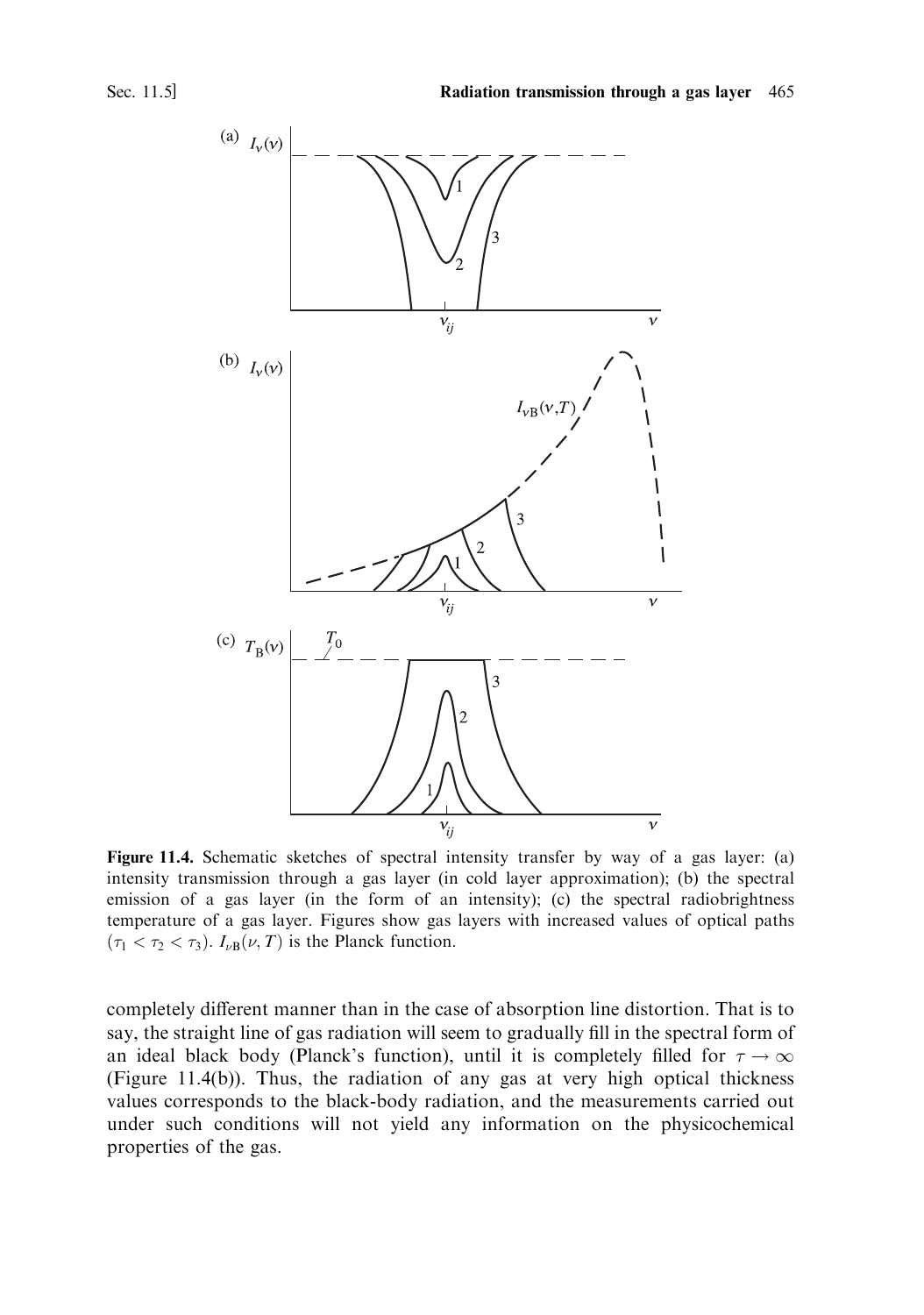#### The Rayleigh-Jeans approximation 11.5.3

As we have already noted, in the microwave band the Rayleigh–Jeans approximation for spectral black-body radiation (Chapter 6) can be applied, and the brightness temperature notion can be used. Using these approaches for expression  $(11.53)$ , we obtain the solution of the basic equation  $(11.51)$  in terms of brightness temperatures:

$$
T_{\mathbf{B}}(\nu) = T_{\mathbf{B}\mathbf{S}}(\nu) \exp[-a_{\nu}(\nu)s] + T_0[1 - \exp[-a_{\nu}(\nu)s]], \qquad (11.62)
$$

where by  $T_0$  is meant the thermodynamic temperature of a gas layer and by  $T_{BS}(\nu)$ the brightness temperature of external radiation. Note that the introduction of this term for external radiation is rather formal, because the physical nature of radiation from this source can be arbitrary and should not obligatorily have the character of thermal radiation.

As in the case of a gas layer with a small optical path value in terms of thermal intensity, the radiation of a gas layer in the 'brightness temperature  $-$  frequency' coordinate system will represent a straight line. However, as the optical path value grows, the shape of the line will be distorted, but in a completely different manner as in the case of intensity – the line will form a kind of small house with a flat top to the roof (Figure 11.4(c)). A representative example of this situation can be, as we shall see below, the radiation of a set of lines of emission of oxygen in the terrestrial atmosphere close to the wavelength of 5 mm.

## 11.5.4 Two-layer approximation

In the cases where the spatial density of the gas or its composition varies the shape of the line of absorption and emission will essentially differ from the shape of the profile of a homogeneous layer line. And it will also depend on the distribution of a spatial density of quantum oscillators (atoms and molecules) and admixtures causing collisions, as well as on the thermodynamic properties of a system. Total absorption in a medium with a variable density is presented in the form of an integral along the direction of sighting

$$
\tau_{\nu}(\nu) = \int_0^L a_{\nu}(\nu, s) \, \mathrm{d}s. \tag{11.63}
$$

Consider now the simplified hypothetical model: the two-layer homogeneous gas  $(L = L<sub>1</sub> + L<sub>2</sub>)$ , but with different broadening mechanisms related to the same frequency of central transition  $\nu_{ii}$ . So, we suppose that in the first layer collisional broadening predominates, and in the second layer the broadening is determined by Doppler thermal scattering. Then the full optical path of a system will be equal to the sum of the optical paths in layers:

$$
\tau(\nu) = \tau_1 + \tau_2 = S_C b_{ijC} L_1 + S_D b_{ijD} L_2.
$$
 (11.64)

Depending on the position of observation frequency with respect to the central transition frequency, the contribution of various mechanisms will be different and,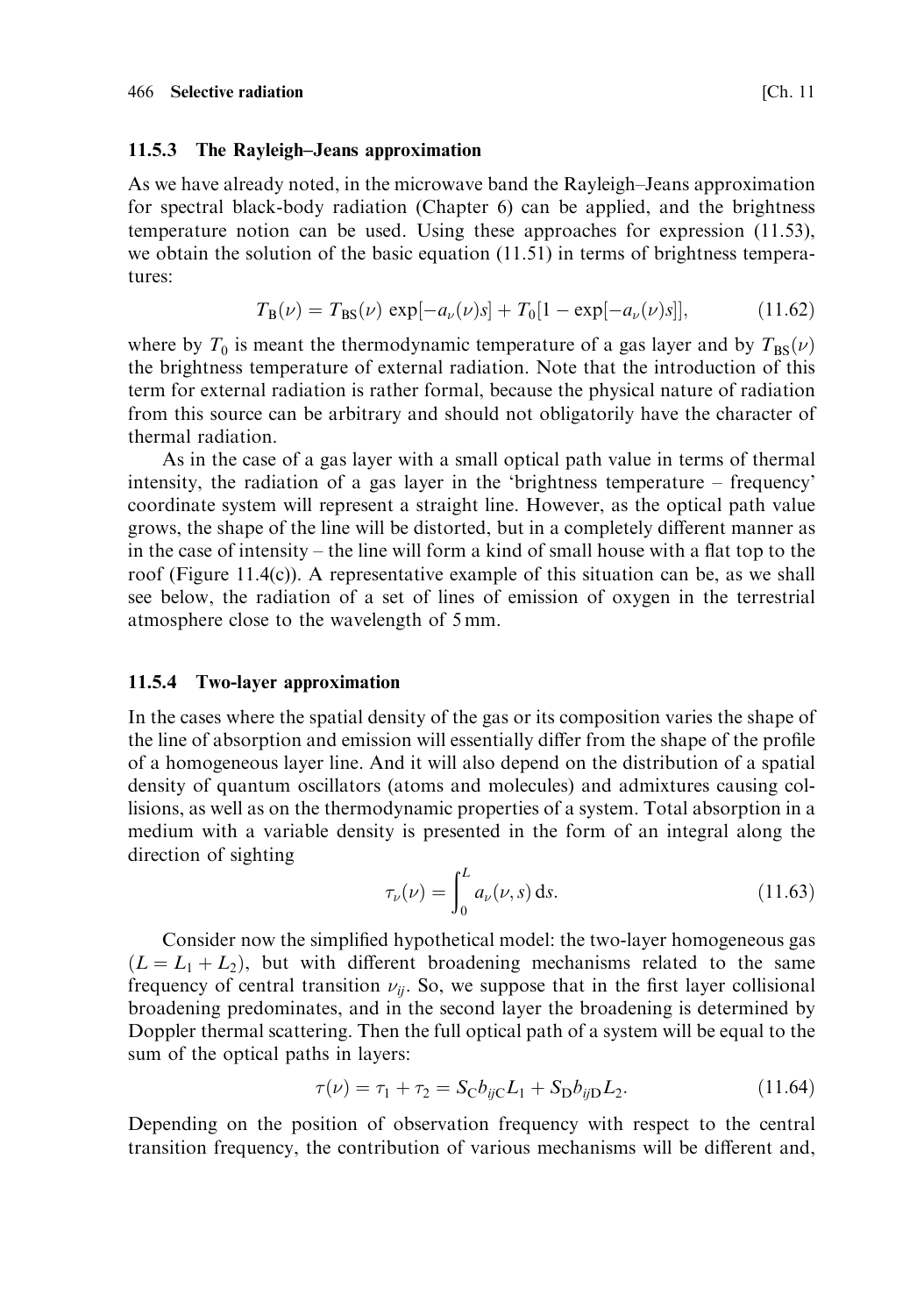

Figure 11.5. Schematic presentation of a total profile for the compound emission line of a non-homogeneous structure.

therefore, the total profile of a line will have a fairly complicated shape. So, for  $|\nu - \nu_{ij}| \gg \Delta_{\text{D}}$ , i.e. on the far line wings, the collisional mechanism  $\tau_1 > \tau_2$  will predominate:

$$
\tau \cong \tau_1 = S_C \frac{\Delta_C}{4\pi^2 (\nu - \nu_{ij})^2} L_1.
$$
\n(11.65)

In the resonance region of a line for  $|\nu - \nu_{ii}| \ll \Delta_C$  the Doppler broadening mechanism will predominate, i.e.  $\tau_1 > \tau_2$ :

$$
\tau \cong \tau_2 = S_{\text{D}} \frac{2\sqrt{\ln 2}}{\sqrt{\pi} \Delta_{\text{D}}} \exp \left[ -16\pi^2 (\nu - \nu_{ij})^2 \frac{\ln 2}{\Delta_{\text{D}}^2} \right] L_2. \tag{11.66}
$$

The schematic shape of the total profile of the integral absorption (emission) line of a two-layer system is shown in Figure 11.5. If in the gas medium the additional complicated thermal picture is present, then the total profile shape will be even more complicated. Even in this simplifying example there is the necessity for careful analysis of the shape of the line, both in the resonance region (near the central transition) and in the peripheral region or line wings.

#### $11.6$ MICROWAVE RADIATIVE TRANSFER IN THE **TERRESTRIAL ATMOSPHERE**

Microwave radiative transfer in the free terrestrial atmosphere is determined, first of all, by the molecular oxygen and atmospheric water vapour content, as well as by the altitude distribution of basic meteorological elements (including altitude dependencies of pressure, temperature, humidity and other parameters). The contribution of other gaseous components (such as hydroxyl, ozone, nitrogen oxide) to microwave transfer is essentially lower, so the contribution of minor gaseous components will not be considered in the present book. Certainly, this does not deny at all the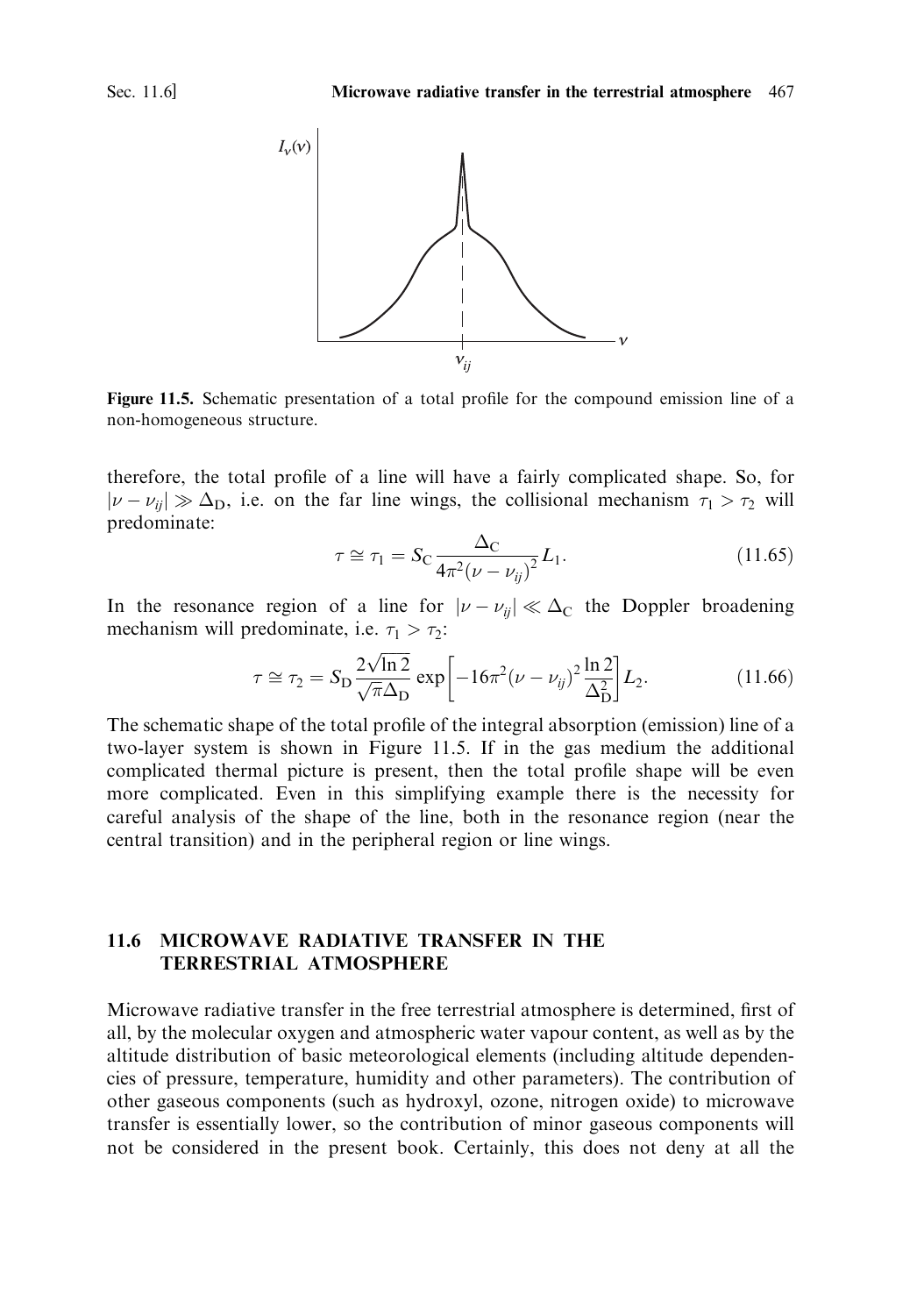importance of their contribution to the total energy balance of the terrestrial atmosphere.

#### 11.6.1 **Atmospheric models**

A variety of atmospheric models are used to study in detail the microwave radiation of the atmosphere, chosen according to the physical problem addressed. Since in the given formulation we need the qualitative formulation of the problem, we shall make use of the so-called exponential model. In this atmospheric model the altitude profiles of temperature  $T(H)$  are described by a linear function, and the pressure and humidity profiles are approximated by exponential functions, that is,

$$
T(H) = T_0 - kH, H < 11 \text{ km}
$$
  
\n
$$
T(H) = T_{11}, \qquad H > 11 \text{ km}
$$
 (11.67)

$$
p = p_0 \exp(-\alpha_p H),\tag{11.68}
$$

$$
\rho = \rho_0 \exp(-H/H_V),\tag{11.69}
$$

where  $k = 6.5^{\circ}$ C/km is the altitude gradient of temperature,  $H_V$  is the characteristic height of water vapours,  $\rho$  is the absolute humidity  $(g/m^3)$  that determines the quantity of water vapour (g) contained in  $1 \text{ m}^3$  of humid air (g/m<sup>3</sup>). The altitude profile of specific humidity,  $q$ , that determines the quantity of water vapour  $(g)$ contained in  $1 \text{ m}^3$  of humid air (g/kg), can be described under normal conditions by the exponential function up to altitudes of the order of 16 km, that is,

$$
q(H) = \begin{cases} q_0 \exp(-\alpha_0 H), & 0 \le H \le 16 \text{ km}, \\ q_1, & 16 < H < 75 \text{ km}, \end{cases}
$$
(11.70)

where  $\alpha_0 = 0.48 \text{ km}^{-1}$ ;  $q_1 = 0.46197 \times 10^{-3}$ .

Under anomalous humidity distributions it can occur that layers arise which contain either greater or lower moisture content as compared to (11.69).

The special atmospheric models take into account both seasonal and latitudinal characteristics and determine the altitude profiles of temperature, air density and humidity for latitudinal belts of the terrestrial globe, as well as for separate regions of dry land and sea water areas under typical seasonal conditions (Kondratyev and Timofeev, 1970; Sakerin and Kabanov, 1997; Zuev and Komarov, 1987; Randel et al., 1996; Trenberth, 1997; Pokrovskaya and Sharkov, 1997; Sharkov, 1998).

## 11.6.2 Stratified atmosphere radiation

The radiobrightness temperature of thermal radiation of a stratified atmosphere under the local thermodynamic equilibrium conditions can be written, according to  $(11.52)$ , in the conventional form as

$$
T_{\mathbf{B}}(\nu) = \int_0^\infty \gamma(H) T(H) \, \exp\biggl[-\int_0^H \gamma(z) \, \mathrm{d}z\biggr] \, \mathrm{d}H,\tag{11.71}
$$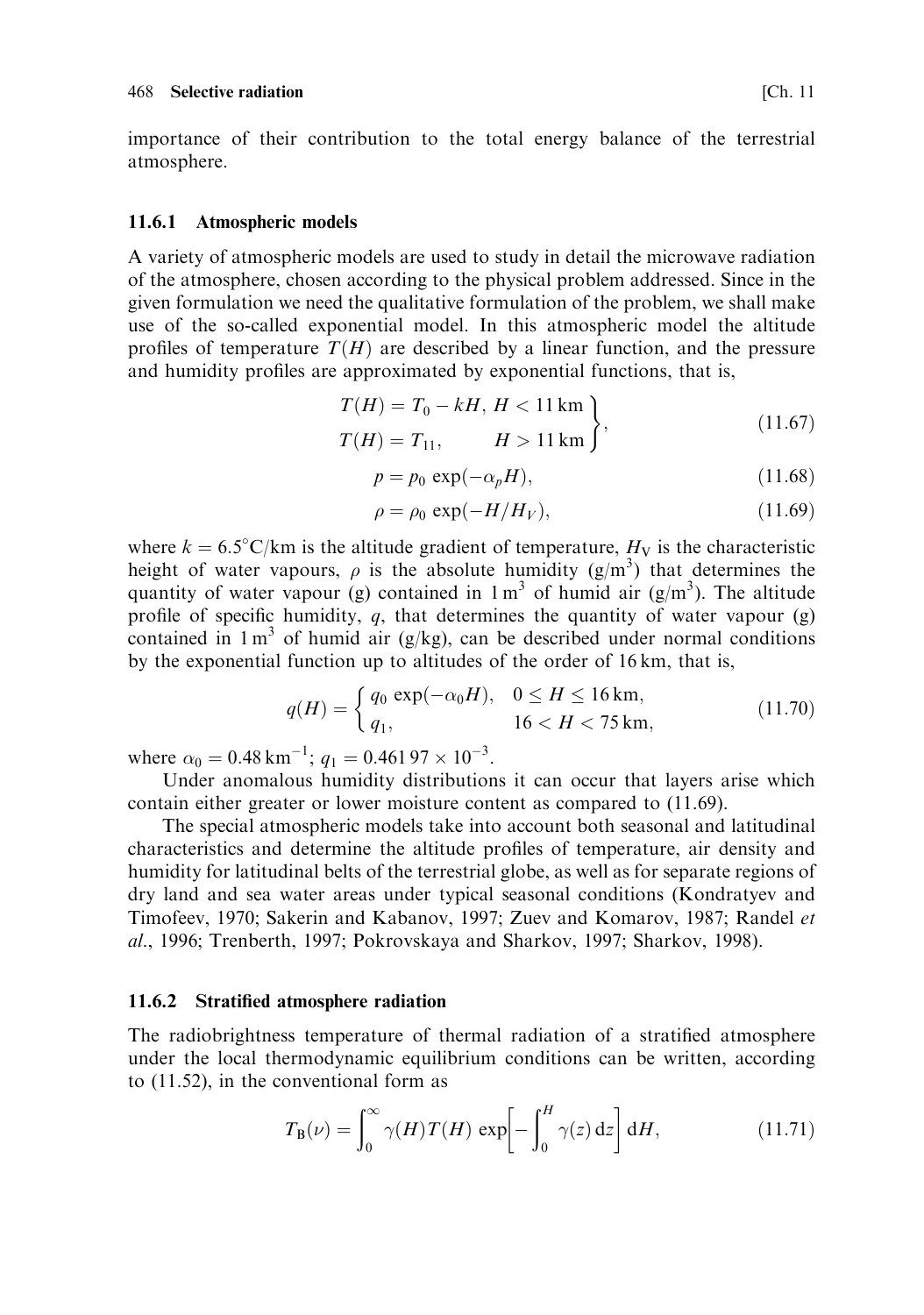where  $\gamma(\nu, H) = a_{\nu}(\nu, H)$  is the spectral absorptivity of all gaseous components of the atmosphere, which depends both on frequency and on the height over the earth's surface. Note that in the given formula the dimension of this quantity is neper/m, and in measurement practice the dimension of  $dB/m$  is used (see relations (1.33) and  $(1.34)$  of Chapter 1). This relation does not include the contribution from the boundary surface medium.

To make clearer physical aspects of the contribution into radiation of gaseous components, the notion of the mean temperature  $T_{AV}(\nu)$  is usually introduced. This quantity is equal to the isothermal atmosphere temperature with the radiobrightness equivalent to  $(11.71)$ . Thus, relation  $(11.71)$  can be presented in the form:

$$
T_{\mathcal{B}}(\nu) = T_{\mathcal{A}\mathcal{V}}(\nu) \int_0^\infty \gamma(H) \, \exp\biggl[-\int_0^H \gamma(z) \, dz\biggr] \, \mathrm{d}H = T_{\mathcal{A}\mathcal{V}}(\nu) [1 - \exp(-\tau(\nu))],\tag{11.72}
$$

where  $\tau(\nu)$  is the total absorption of all gaseous components of the atmosphere at the given frequency in the beam propagation direction. With account taken of the vertical profile of temperature distribution in the troposphere, the mean temperature of the atmosphere can be written in the form:

$$
T_{AV}(\nu) = \frac{\int_0^\infty \gamma(H) T(H) \exp\left[-\int_0^H \gamma(z) dz\right] dH}{\int_0 \gamma(H) \exp\left[-\int_0^H \gamma(z) dz\right] dH} = T_0 - \Delta T(\nu),\tag{11.73}
$$

where  $T_0(0)$  is the temperature near the Earth surface,  $\Delta T(\nu) = 10-30$  K, depending on the state of the atmosphere and absorption intensity.

Since in the free atmosphere for wavelengths greater than 8 mm and for observation angles lower than 80° the total absorption value  $\tau \ll 1$ , then relation (11.71) is approximated by the linear dependence with respect to the total absorption and cosecant of observation angle  $\theta$ :

$$
T_{\mathbf{B}}(\nu) \cong [T_0 - \Delta T(\nu)] \tau(\nu) \csc \theta.
$$
 (11.74)

It can easily be seen from this relation that the emissive characteristics of the atmosphere will be presented in the form of radiation straight lines.

Absorption in the free atmosphere is mainly determined by selective absorptions in oxygen and water vapour. The character of processes responsible for radiation and the line shape essentially depend on the emitting layer height. At altitudes lower than 70 km the average interval between collisions of molecules constitutes only a small part of the lifetime of excited states. This corresponds to fulfilment of local thermodynamic equilibrium conditions and allows collisions to be considered as a factor determining the spectral line shape. At these altitudes the pressure exceeds units of millibars; the broadening of the absorption line of water vapour due to collisions, evaluated by the relation  $\Delta \nu(Hz) \sim 3 \times 10^9 p/p_0$ , equals units of megahertz (and greater) and considerably exceeds the values of Doppler broadening, which equals fractions of megahertz. Relaxation times, having the order of fractions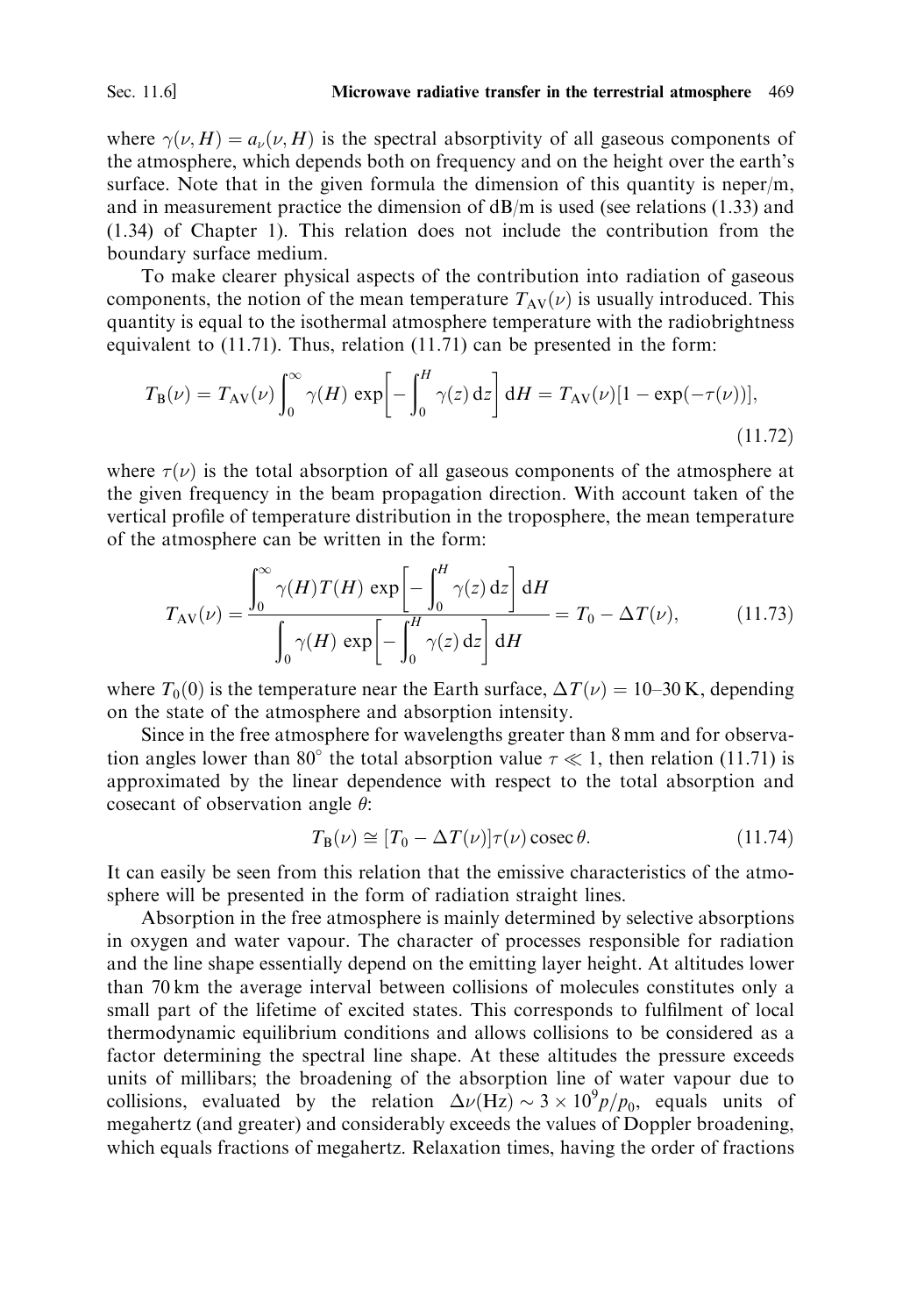of a microsecond, under these conditions exceed the values of an interval between collisions estimated by the relation

$$
t(s) \sim 3 \times 10^{-10} p/p_0. \tag{11.75}
$$

At altitudes exceeding 50 km the radiation equilibrium takes place, and the line shape assumes the character of a mixed Voigt line and then, as the altitude increases, it is conditioned by purely Doppler broadening.

#### $11.6.3$ Molecular oxygen

This gas is of undoubted interest for remote investigations, since its abundance in the Earth's atmosphere up to altitudes of the order of 100 km (the so-called homosphere) represents a nearly constant quantity which does not depend on seasonal conditions. In addition, the oxygen absorption bands in the microwave region possess some certain and universal specificity, which makes it possible to use them for studying temperature profiles, both in the surface layer of the atmosphere (at altitudes up to 0.5 km), in the troposphere (at altitudes of  $0.5-7$  km), and in the stratosphere and lower mesosphere (35–55 km) (Zhevakin and Naumov, 1967; Rosenkranz, 1975; Naumov et al., 1999).

The microwave spectrum of the oxygen molecule O has some specific features. The oxygen molecule does not have any electrical dipole moment, but, owing to the presence of an unpaired electron, it has a considerable magnetic moment. At ground level the structure of terms of an oxygen molecule is triplet one. The microwave spectrum arises from transitions between triplet levels of a fine structure formed by the coupling of a rotational angular momentum (the quantum number  $N$ ) and electronic spin (the quantum number  $s$ ). The quantum number of the total angular momentum will be  $J = N + s$ . The selection rules  $(\Delta J = \pm 1, \Delta N = 0)$  allow for two types of transition of a magnetic dipole – the transitions arise between the state  $J = N$  and the state  $J = N \pm 1$  in the form of two series of transition lines of various intensity, grouped in a rather narrow range of the order of 15 GHz near the frequency 60 GHz, and contain a single and prominent line at the frequency of 118.74 GHz (the wavelength of 2.53 mm). The line broadening is determined by the mechanism of collisions of oxygen molecules between each other and with the molecules of nitrogen.

The spectra of absorption in atmospheric oxygen have been first calculated by J. Van-Vleck, then updated by Zhevakin and Naumov (1967) and then considered by Rosenkranz (1975) as applied to microwave sensing.

The coefficient of absorption in atmospheric oxygen  $\gamma_0(\nu)$  can be presented as

$$
\gamma_0(\nu) = CP\left(\frac{\nu}{T}\right)^2 F(\nu),\tag{11.76}
$$

where  $T$  is expressed in  $K$ , pressure  $P$  in millibars, frequency in GHz, and  $C$  is 1.434 for  $\gamma_0(\nu)$  in dB/km. For the expression of F the first order of approximation of the theory of overlapping lines results in the following expression (Rosenkranz, 1975):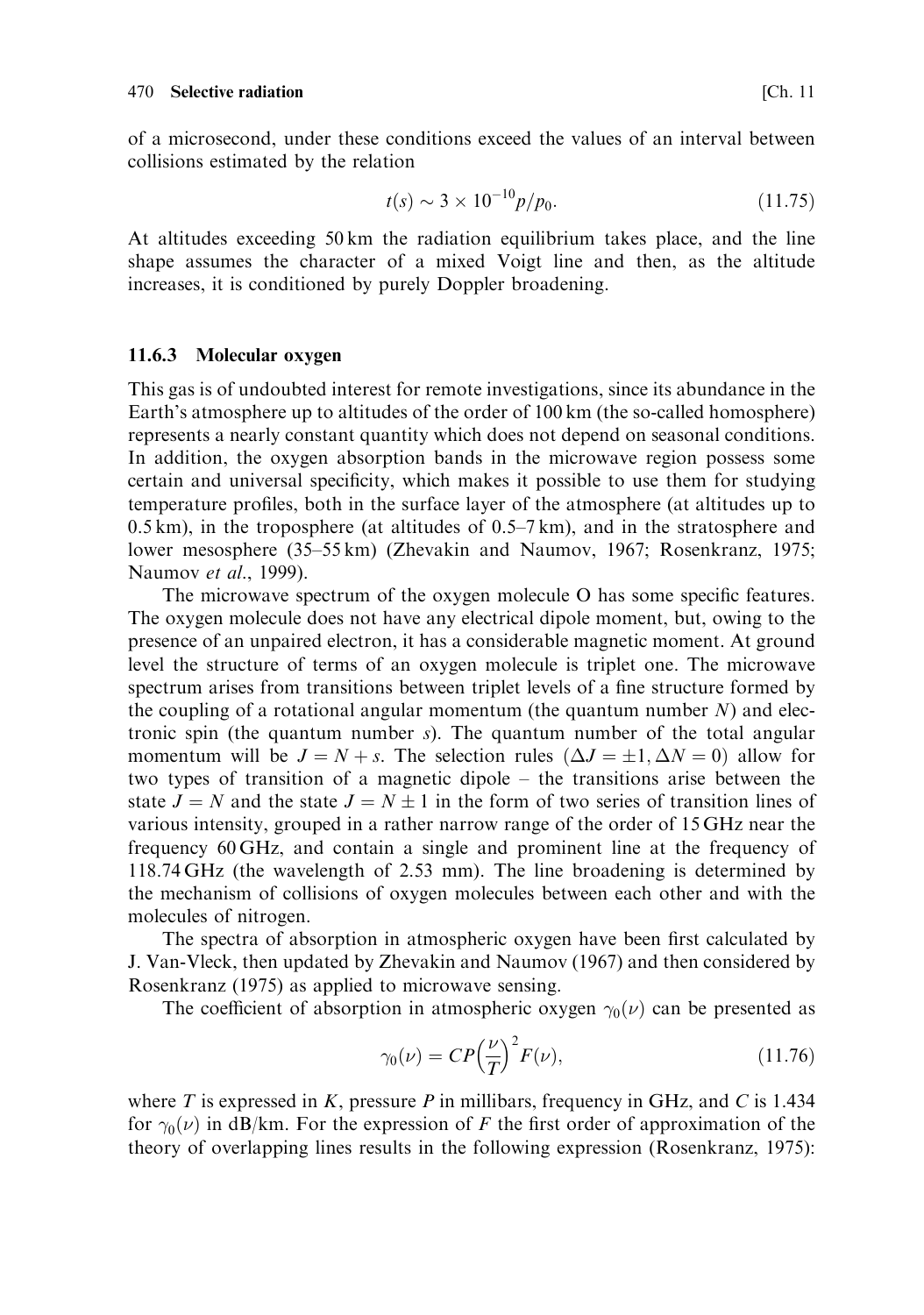Sec. 11.6

#### Microwave radiative transfer in the terrestrial atmosphere 471

$$
F = P\left\{\sum_{N} \Phi_N[f_N^+(\nu) + f_N^+(-\nu) + f_N^-(\nu) + f_N^-(-\nu)]\right\} + \frac{0.70w_b}{\nu^2 + (Pw_b)^2},\qquad(11.77)
$$

where

$$
f_N^+ = \frac{w_N (d_N^{\pm})^2 + (\nu - \nu_N^+) y_N^{\pm}}{(\nu - \nu_N^{\pm})^2 + (P w_N)^2}
$$
(11.78)

and  $d_k$  is the amplitude of the kth line,  $\nu_k$  are their frequencies,  $\Phi_k$  is the population of a primary level bound with this transition,  $y_N^{\pm}$  is the interference factor (mbar); the resonance half-width  $w_N$  (GHz/mbar) equals

$$
w_N = 1.16 \times 10^{-3} \left(\frac{300}{T}\right)^{0.85} \tag{11.79}
$$

and the half-width of a non-resonant component  $w_b$  (GHz/mbar) is equal to

$$
w_b = 0.48 \times 10^{-3} \left(\frac{300}{T}\right)^{0.89}.
$$
 (11.80)

The detailed values of diagonal matrix elements, populations of levels, interference factors can be obtained from the paper by Rosenkranz (1975).

For a single and very strong line at the wavelength of 2.53 mm the expression for  $\gamma_0(\nu)$  can be presented in the simpler form (Kotlyar and Novak, 1987):

$$
\gamma(H,\nu) = 1.2305 \frac{P(H)\nu^2}{[T(H)]^3} \exp\left\{-\frac{4.14}{T(H)}\right\} \frac{4\nu^2 \Delta\nu(H)}{(\nu_0^2 - \nu^2)^2 + 4\mu^2 [\Delta\nu(H)]^2},\tag{11.81}
$$

where  $\nu_0 = 118.750343 \text{ GHz}$ ,  $P(H)$  and  $T(H)$  are pressure and temperature profiles,  $\Delta \nu$  is the half-width of this line:

$$
\Delta\nu(H) = [(\Delta\nu_{\rm C}(H))^2 + (\Delta\nu_{\rm D}(H))^2]^{1/2}.
$$
\n(11.82)

Here  $\Delta \nu_C$  and  $\Delta \nu_D$  correspond to impact and Doppler mechanisms:

$$
\Delta \nu_{\rm D} = 7.52 \times 10^{-6} \sqrt{T(H)}; \Delta \nu_{\rm C}(H) = \alpha P(H)(0.21 + 0.78\beta) \left[ \frac{300}{T(H)} \right]^n, \quad (11.83)
$$

where  $\beta = 0.75$ ,  $n = 0.9$ ,  $\alpha = 2.131 \times 10^{-3}$  GHz/mbar.

Of great scientific and practical interest is the oxygen absorption band centred with respect to the wavelength of 5 mm and composed of 49 fairly intensive spin-rotational lines with the azimuthal quantum number  $K < 49$  (Staelin, 1969; Rosenkranz, 1975; Troitsky et al., 1993; Naumov et al., 1999). The widths of these spectral lines near the earth's surface are  $\sim$ 1 GHz, whereas the mean distance between the centres of lines is  $\sim 0.5$  GHz. The consequence of this circumstance is the overlapping of spectral lines in low layers of the atmosphere. It is these overlapped lines which form the absorption band considered. The oxygen lines are distinguished at altitudes  $h > 20$  km, where the atmospheric pressure decreases down to values of  $\sim$ 40 mbar. The majority of lines (about 20) are concentrated in the range of frequencies of 55–65 GHz, and 14–15 spectral lines fall on each of the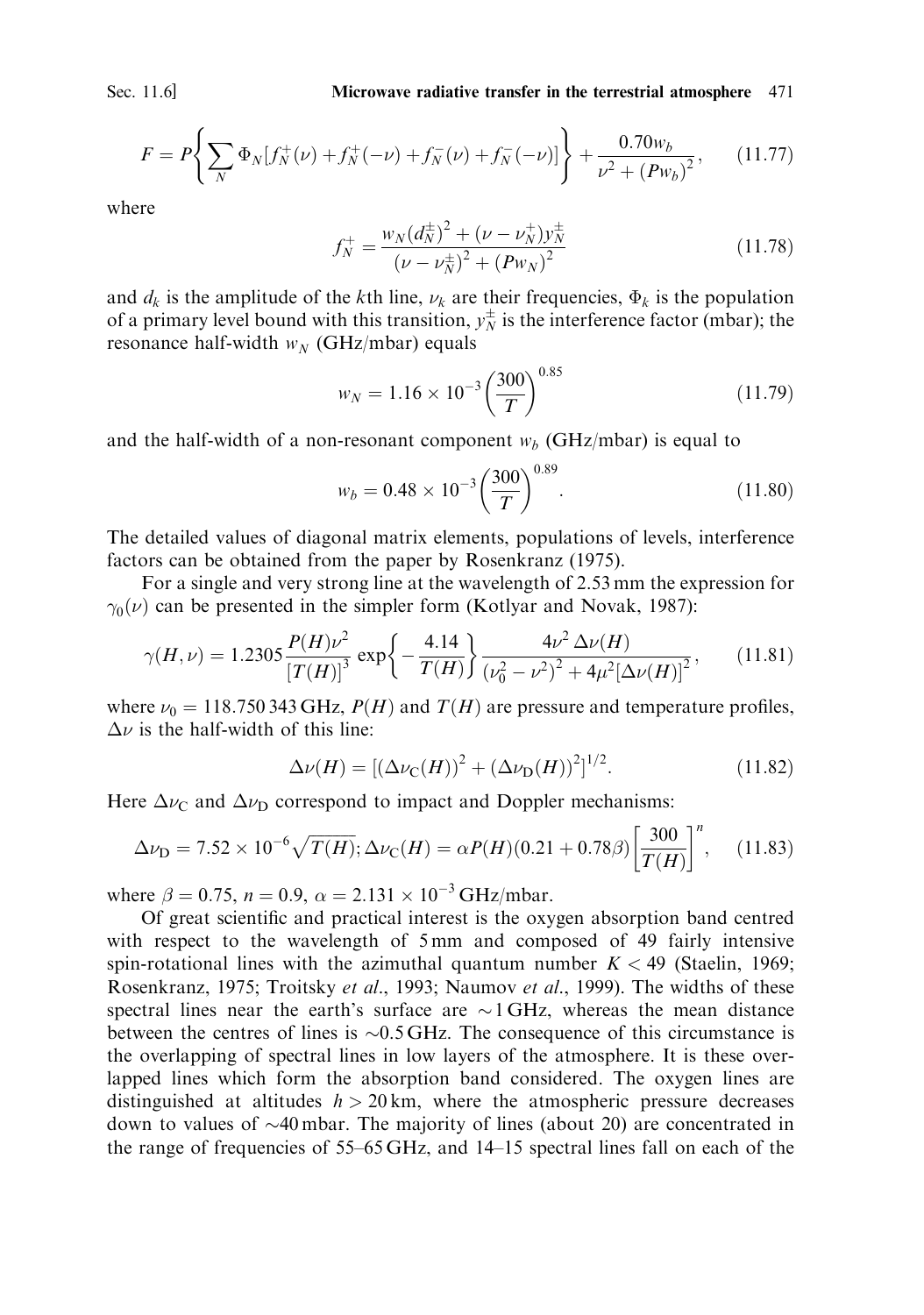$\gamma_0$ ,  $\frac{dB}{km}$ 

10





Figure 11.6. Frequency characteristics of the one-way attenuation in terrestrial oxygen in the 5-millimetre range at various altitudes  $(H, km)$  above the ground.

ranges 45–55 GHz and 65–75 GHz. The optical thickness of the atmosphere increases in the long-wavelength section of the band – from values of  $\sim 0.3$  at the frequency of 50 GHz up to values of  $\sim$ 3 at the frequency of 55 GHz. At the centre of the 5-mm band the values essentially exceed unity:  $\tau \approx 10-45$ . At the short-wavelength wing of the band the optical thickness decreases from the indicated values and becomes of the order of 0.3. The qualitative picture of the absorption spectrum in atmospheric oxygen for various altitudes over the earth's surface is demonstrated in Figure 11.6. It can easily be seen that the electromagnetic signal transmission at wavelengths close to 5 mm at the earth's surface level is virtually impossible, since even at the distance of 10 km the attenuation of a signal can exceed  $10^{20}$  times. Note that all these events take place under conditions of an optically transparent atmosphere.

The monotonous character of optical thickness variation on the band wings is violated by its increasing at the centres of some lines located here. The character of spectral dependence of the optical thickness in the 5-mm band determines also the spectral dependence of radiobrightness temperature in this band at zenithal observation from the earth's surface (see relation  $(11.71)$ ) and Figure 11.7). At the centre of the 5-mm band of the contribution of separate lines to radiobrightness temperature of the atmosphere is screened by their high absorption in lower layers of the atmosphere, and distinguishing resonances in radio-emission are revealed only on wings of the 5-mm band. It can easily be seen from relation  $(11.71)$ , that the maximum value of a spectral curve will just be equal to the value of the weighted mean temperature of the atmosphere (which equals 285 K in the given case).

The altitude dependence of the oxygen absorption coefficient has a fairly complicated character, strictly speaking (see relations (11.76), (11.81) and (11.83)).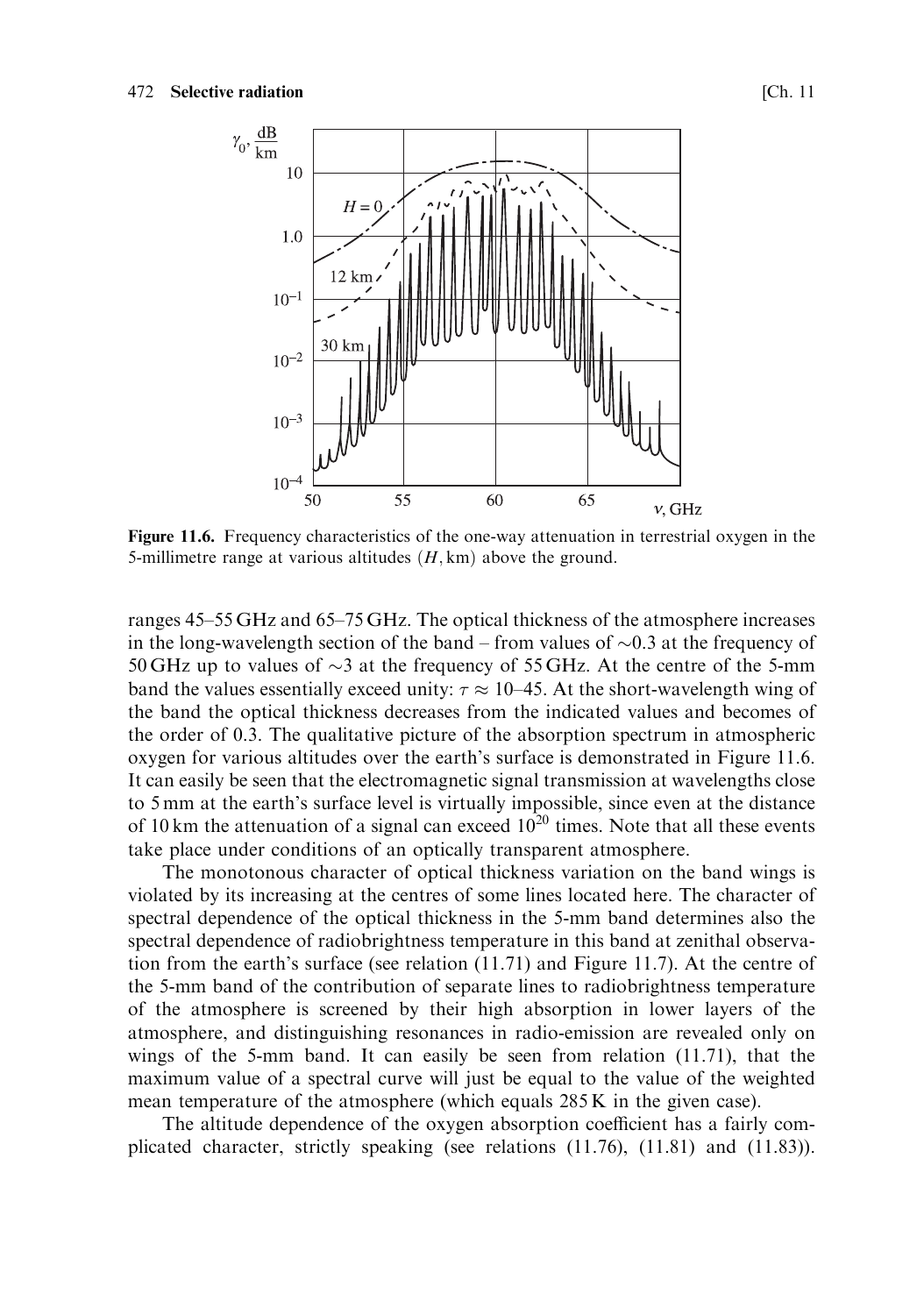

Figure 11.7. Frequency characteristics of the brightness temperature with zenithal observation in the 5-millimetre range at sea level condition.

However, observational experiments have shown that exponential (or linearly exponential) dependence can be quite satisfactory for remote sensing purposes. It has the form:

$$
\gamma_0(\nu, H) = \gamma_0(\nu, O) \, \exp\left(-\frac{H}{H_0}\right),\tag{11.84}
$$

where quantity  $H_0$  characterizes the effective height of the oxygen layer that absorbs microwave radiation. This quantity strongly depends on the region where the sensing frequency is selected. So, for regions lying outside the resonance frequencies, quantity  $H_0$  equals about 5.1–5.3 km. At the same time, near the resonance transition points the effective path length can increase 2–5 times owing to absorption in the high layers of the atmosphere and equals, for example,  $H_0 = 21$  km for  $\nu = 63$  GHz.

According to (11.84), the total absorption of oxygen at zenithal observation will be

$$
\tau_0(\nu) = \int_0^\infty \gamma_0(\nu, H) \, \mathrm{d}H \cong \gamma_0(\nu, O) H_0. \tag{11.85}
$$

When the outgoing radiation flux is observed in the frequency range where the molecular oxygen transition lines (the 5-mm band and the 2.53-mm line) are situated, the shape of the radiobrightness temperature spectrum of the atmosphere depends on the vertical temperature distribution and on the altitude profile of the absorption coefficient (11.70). The stability of the altitude distribution of oxygen and the features of absorption lines allow one to use the information on the shape of the outgoing radiation spectrum across a wide range of microwave remote sensing problems. They include the detailed investigations of temperature profiles in the boundary layer of the atmosphere (Troitsky et al., 1993; Naumov et al., 1999), in the troposphere (Rosenkranz et al., 1972; Kapitza, 1983; Kotlyar and Novak, 1987; Kotlyar and Khapin, 1990; Gasiewski and Johnson, 1993), as well as in the stratosphere and mesosphere (Kondratyev, 1997; Naumov et al., 1999).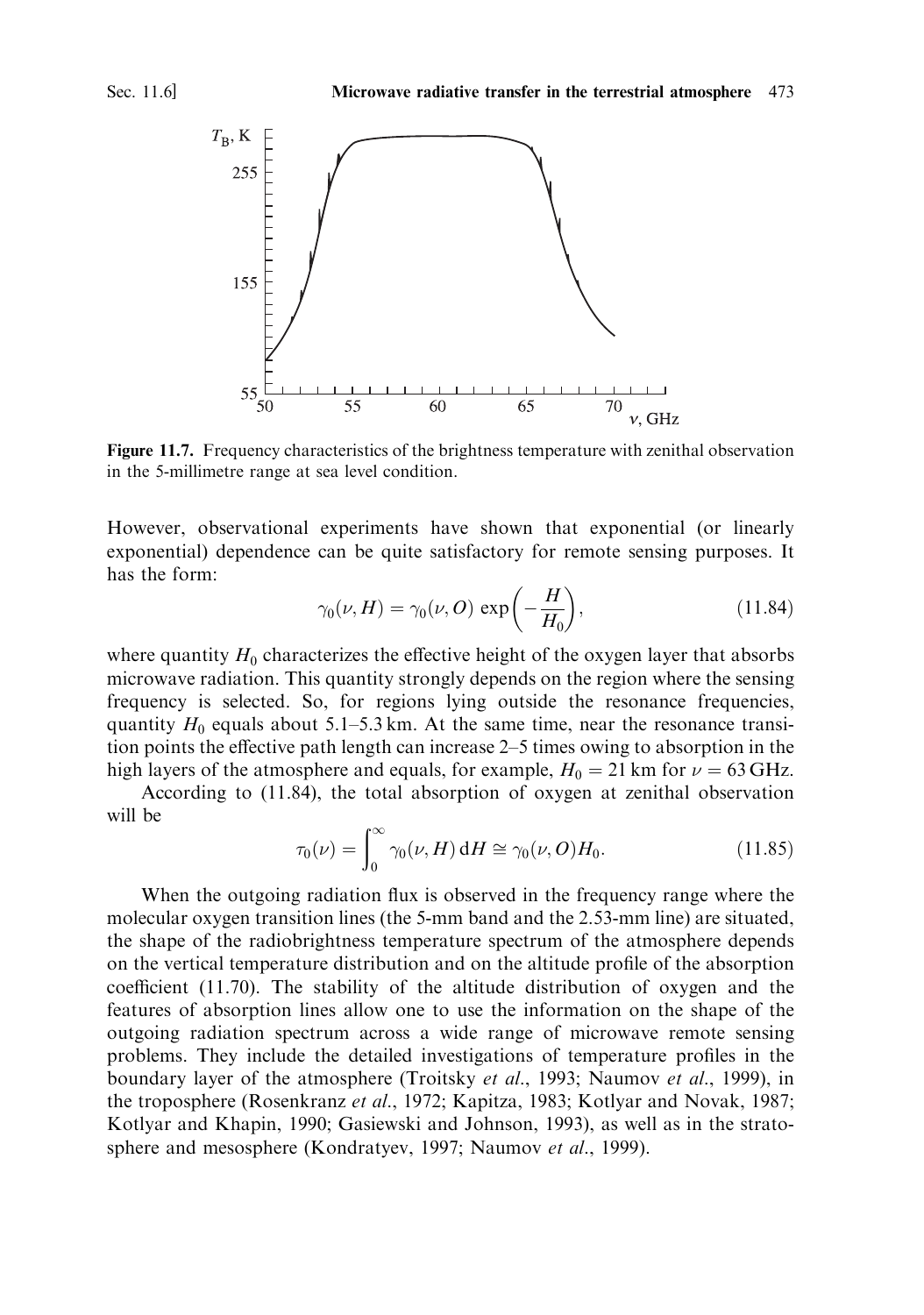#### 11.6.4 Atmospheric water vapour

The remote investigation of the spatial distribution of water vapour on various spatial and temporal scales is of principal significance in studying the thermal and hydrodynamic state of the troposphere and stratosphere (Kondratyev and Timofeev, 1970; Mitnik, 1972; Kramer, 1996; ESA, 1996b; English et al., 1999; Hartmann et al., 1996; Holton et al., 1995; WMO, 1990a,b; Randel et al., 1996). This is, first of all, due to the huge stores of heat hidden in spatial fields of water vapour. Note here that in the optical band water vapour represents a transparent medium and cannot be recorded by optical instruments directly.

Unlike the oxygen molecules, the physical nature of absorption spectra of water vapour is caused by completely different factors, namely, by the volume structure of a vapour molecule. So, the rotational spectra of molecules of a volume structure of symmetrical and asymmetrical top type are directly related either to the molecule structure symmetry or, on the contrary, with its asymmetry. The rotational spectrum of molecules of symmetrical top type can be presented (similarly to the rotational spectrum of linear molecules) in the form of a set of equispaced lines (the so-called equidistant spectrum). The energy levels of molecules having asymmetrical top structure (as, for example, the molecules of water vapour or triatomic oxygen (ozone)) do not have any simple analytical presentation. Even in the presence of slight asymmetry the absorption spectrum of a molecule drastically differs from a set of equispaced lines, thus forming a sharply non-equidistant spectrum. The detailed calculation of energy transitions, beginning with the long-wavelength extremity, gives the following values of wavelengths of most intensive microwave lines in the band of  $\lambda > 300$  micrometres: 1.35 cm;  $0.164: 0.093: 0.079: 0.054: 0.04$  and 0.034.

The calculations of microwave absorption spectra of monomeric molecules of water vapour in the terrestrial atmosphere, carried out by Van-Fleck, have been essentially updated later by S. A. Zhevakin and L. P. Naumov. They have described the absorption line shape by solving the kinetic equation and by taking into account the contribution of absorption from 'wings' over all rotational transitions of the microwave band (Zhevakin and Naumov, 1967). The features of microwave lines are under detailed study at present (Bhattacharya et al., 1983; Bauer et al., 1986).

The absorption coefficient of water vapour  $\gamma_{\rm WV}(\nu, H)$  for the first and most informative line of 1.35 cm can be presented in the following semi-empirical form:  $\gamma_{\rm WV}(\nu, H) = \gamma_{\rm WVR}(\nu, H) + \gamma_{\rm WVNR}(\nu, H),$  $(11.86)$ 

where the 'resonance' term  $\gamma_{\text{WVR}}(\nu, H)$  is described by the relation

$$
\gamma_{\text{WVR}}(\nu, H) = \frac{343\nu^2 \Delta \nu a(H)}{\left[T(H)\right]^{5/2}} \exp\left(-\frac{644}{T(H)}\right)
$$

$$
\times \left[\frac{1}{\left(\nu - \nu_0\right)^2 + \left[\Delta \nu(H)\right]^2} + \frac{1}{\left(\nu + \nu_0\right)^2 + \left[\Delta \nu(H)\right]^2}\right].\tag{11.87}
$$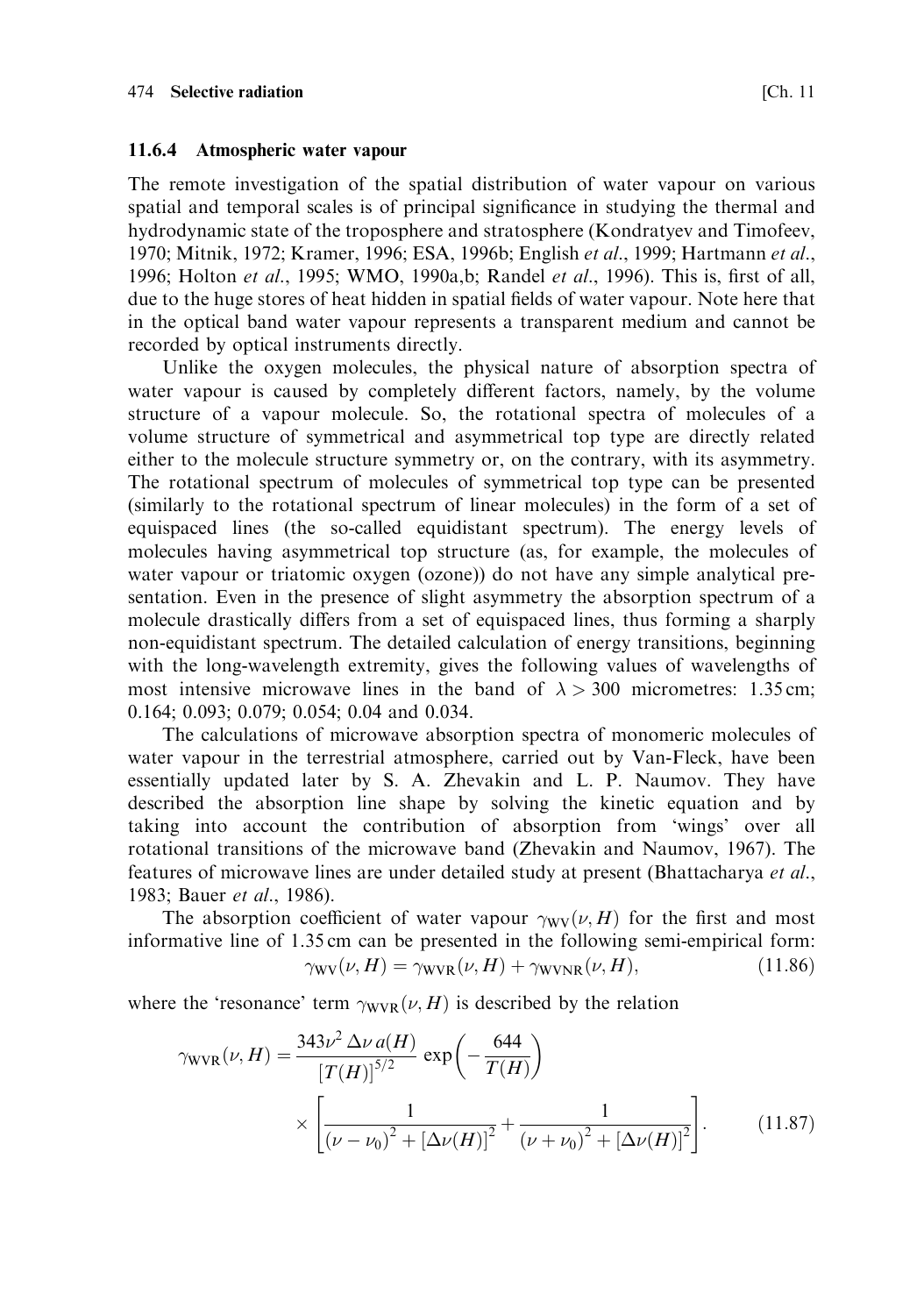Sec. 11.6

Here  $\nu_0 = 22.235 \text{ GHz}$ . The 'non-resonance' term is

$$
\gamma_{\text{WVNR}}(\nu, H) = 2.55 \times 10^{-3} \frac{\nu^2 a(H) \Delta \nu(H)}{\left[T(H)\right]^{3/2}}.
$$
\n(11.88)

In this case the line half-width is determined as

$$
\Delta\nu(H) = \frac{0.126P(H)\left[1 + 0.11\frac{a(H)T(H)}{P(H)}\right]}{\left[T(H)\right]^{0.626}},
$$
\n(11.89)

where  $P(H)$  there is the pressure profile.

The width of spectral lines at altitudes of up to 50 km is determined by collisions of water vapour molecules with nitrogen molecules.

The altitude dependence of the absorption coefficient is determined by the altitude distribution of meteorological elements. Because of the high sensitivity of water vapour content to thermohydrodynamical processes in the atmosphere (and, especially, in the troposphere), the altitude dependence of water vapour can be very complicated and represents, in itself, a subject of special investigations (Rosenkranz et al., 1982; Zuev and Komarov, 1987; Sakerin and Kabanov, 1997; Pokrovskaya and Sharkov, 1997). Since the altitude dependencies of humidity and pressure at the ground state have predominantly exponential character, the exponential (or linearly exponential) altitude dependence of absorption can be assumed to be quite satisfactory for sensing purposes. It has the following form:

$$
\gamma_{\rm WV}(\nu, H) = \gamma_{\rm WV}(\nu, O) \, \exp\left[-\frac{H}{H_{\rm W}}\right],\tag{11.90}
$$

where  $H_w$  characterizes the effective height of a water vapour layer.

It follows from this relation, that the total absorption of the atmosphere will be

$$
\tau_{\rm WV}(\nu) = \int_0^\infty \gamma_{\rm WV}(\nu, H) \, \mathrm{d}H \cong \gamma_{\rm WV}(\nu, O) H_{\rm W}.\tag{11.91}
$$

For the non-resonance region the effective height of a layer equals 2.1 km. For the resonance region (near the absorption maximum) the effective height two to three times exceeds the HW value in the non-resonance region. Thus, the variation of the total absorption and, accordingly, the spectral variations of brightness temperature are sensitive to variations of water vapour distribution at low values of pressure, i.e. in the region of fairly high altitudes. Figure 11.8 presents the spectrum of brightness temperature at zenithal observation of the atmosphere in the 1.35-cm absorption line under the condition of exponential profile of humidity and for a profile with anomalous distribution in the high-altitude layers of the atmosphere. This indicates that in sufficiently selective microwave observations the anomalous distributions of water vapour in the atmosphere can be estimated by means of radiospectrometers.

Of special interest are microwave investigations of the water vapour content in the stratosphere and mesosphere, which are being carried out at present. Water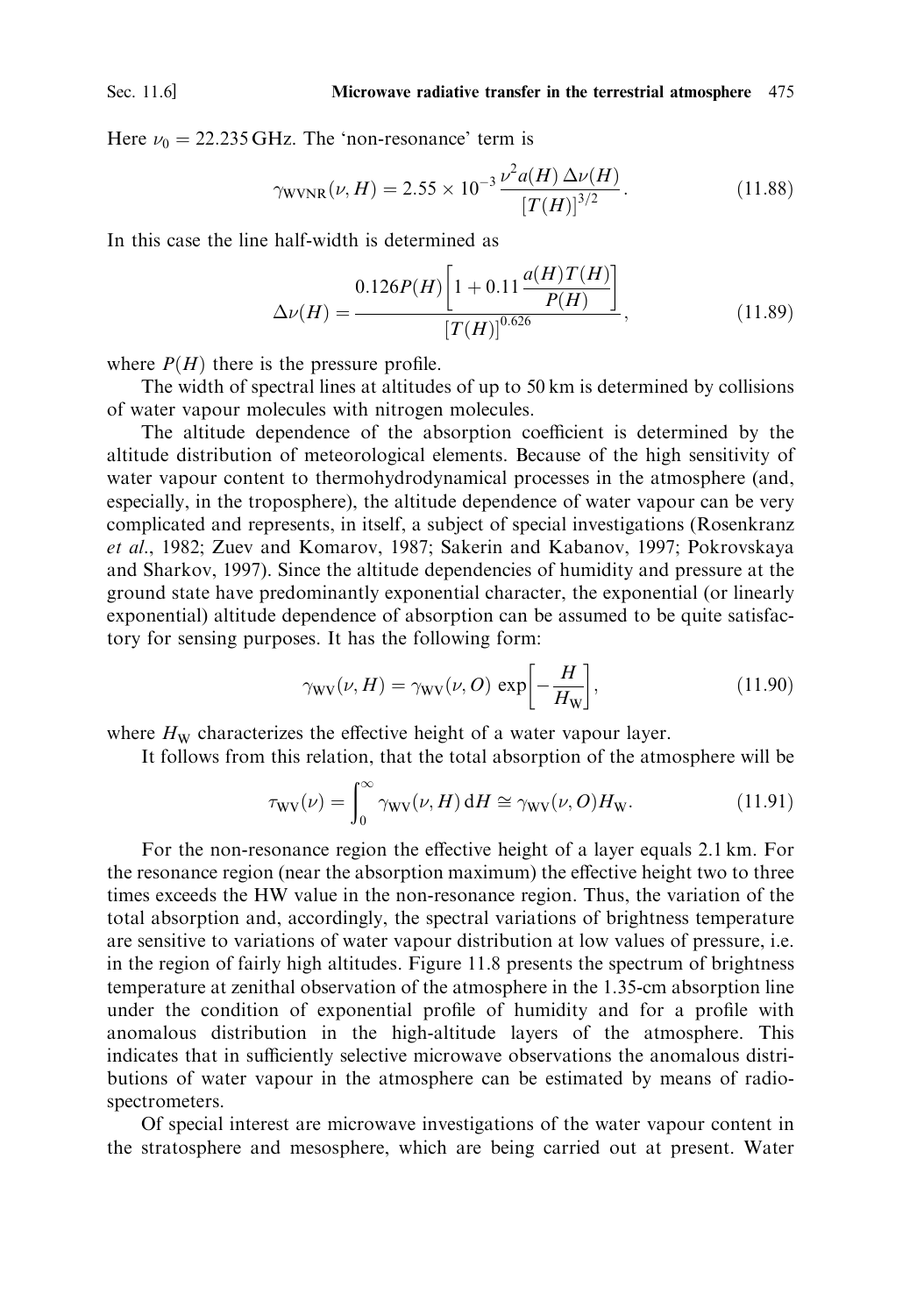$T_{\rm B}$ , K

60

40

20



28

 $v.$  GHz

**Figure 11.8.** The effect of vertical humidity profile on water vapour emission line shape at 22.2 GHz frequency: (1) for exponential profile; (2) for the profile with irregular distribution.

20

16

24

vapour (along with ozone) plays an important part in physicochemical processes in the middle atmosphere (Rosenlof et al., 1997; Holton et al., 1995). Since the amount of water vapour in the middle atmosphere is very low, the investigations are carried out using the strong absorption lines of 183 and 325 GHz. And these investigations are carried out using the special limb observation technique in order to maximally increase the optical path in the sighting direction (Weinstock et al., 1995; Abbas et al., 1996; Hartmann et al., 1996; Bevilacqua et al., 1996).

#### 11.6.5 Absorption of microwaves in the terrestrial atmosphere

Let us consider the general character of spectral absorption in the terrestrial atmosphere, taking into account two basic gases and making allowance for disperse media (primarily, rain precipitation). As we have already noted, from the viewpoint of electromagnetic interactions, the gaseous and disperse media of the terrestrial atmosphere are independent processes. Therefore, their energy contributions (the absorption of electromagnetic waves) can be summed up. It is just this basis on which complex semi-empirical models are usually constructed for calculating the characteristics of electromagnetic wave propagation in the atmosphere with different meteorological states. So, in particular, H. J. Liebe (1989) constructed the atmospheric millimetre-wavelength propagation model, which is specially intended for practical calculations in observational remote sensing problems.

The millimetre-wavelength absorption spectrum of the terrestrial atmosphere with allowance for two basic gases (water vapour and oxygen) and in the presence of rain precipitation of various intensities is shown in Figure 11.9. Under clear atmosphere conditions, except for a fairly weak line of water vapour absorption at the frequency of 22.2 GHz, four basic absorption bands dominate in the spectrum, namely: (a) a complex of rotational lines of oxygen at the frequency of 60 GHz; (b) a single strong oxygen absorption line at the frequency of 118 GHz; (c) two strong water vapour absorption lines at the frequencies of 183 and 325 GHz. Along with the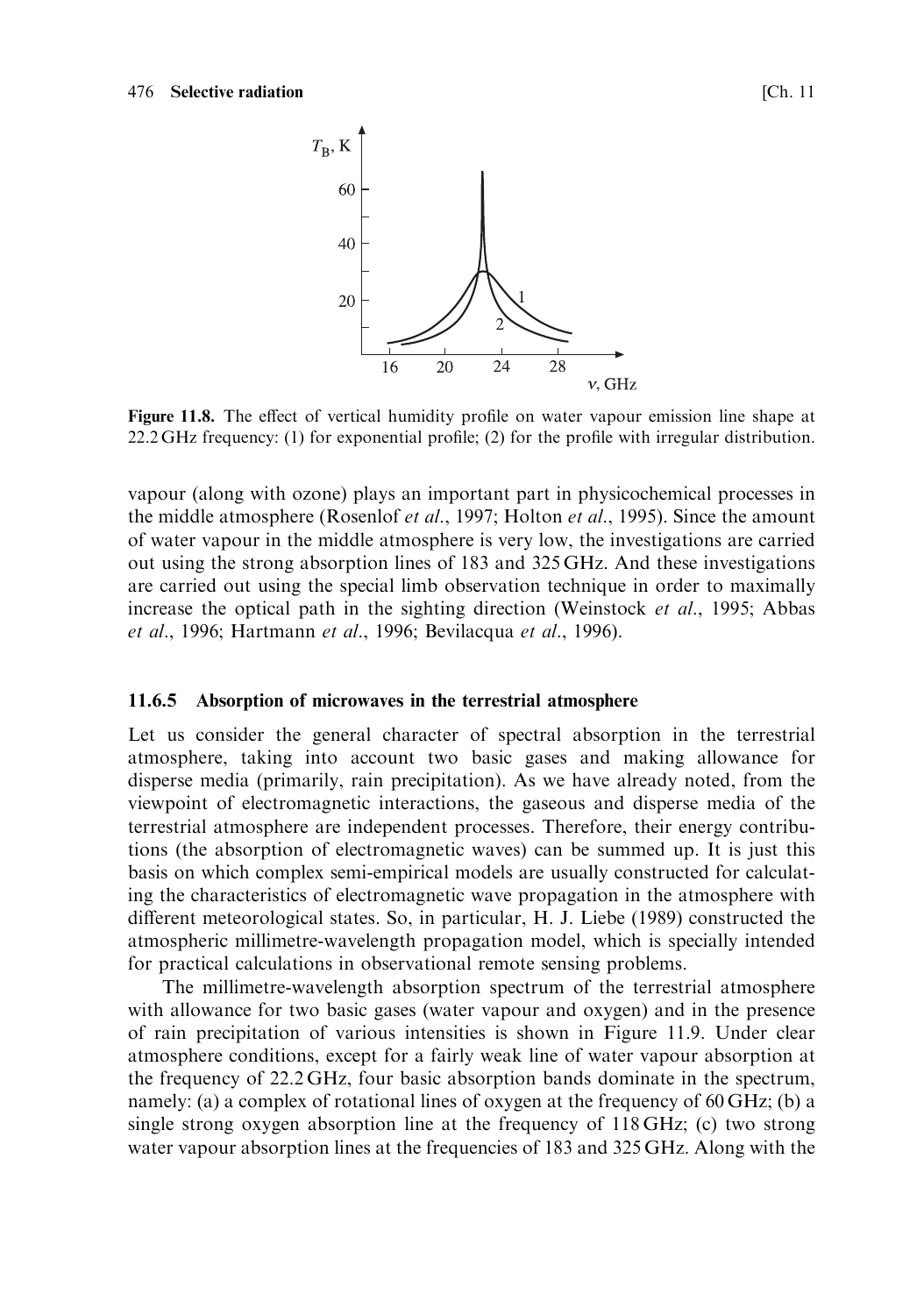

Figure 11.9. One-way attenuation in the terrestrial atmosphere over the frequency range from 0 to 350 GHz for four rain cases  $(R = 1, 10, 50, 100$ mm/h) added to a sea level condition (P, T, RH = 95%). Also shown are dry (RH = 0%) and moist (RH = 10%, 50%). RH is relative humidity. RH magnitudes 10, 50, 95 and 100% correspond to 2, 10, 17 and  $20 \text{ g/m}^3$  for absolute humidity (Liebe, 1989).

strong absorption lines mentioned, there exist some very weak absorption lines in the oxygen and water vapour spectra (Liebe, 1989) which cannot be represented in the scale of Figure 11.9. By virtue of their 'weakness', they are not usually utilized in remote sensing applications. The contribution of other atmospheric gases (such as ozone) to the total absorption is also rather weak. The spectral windows, where the local minimum of atmospheric absorption is achieved (the transparency windows), are centred on frequencies of 36, 90-100, 150 and 210-300 GHz. The values of absorption in transparency windows are mainly determined by the presence of water vapour and systematically increase as the frequency grows. It is important to note that, whereas in oxygen absorption bands (of 60 and 118 GHz) the presence of water vapour has virtually no effect, in all other frequency bands the influence of water vapour dominates.

The presence of disperse structures (such as fogs, precipitation of various types) in the atmosphere drastically changes the spectral picture of absorption in the millimetre wavelength band. So, a quite weak rain precipitation with intensity of 10 mm/hour virtually completely 'blocks' not only transparency windows but even oxygen absorption bands themselves (Figure 11.9). Such a high sensitivity of shortcentimetre and millimetre wavelength bands to the state of gaseous and disperse media of the atmosphere made it possible to produce, even at the earliest stage of development of microwave remote sensing methods (in the 1960s), effectively operating radiothermal ground-, space- and aircraft-based complexes (Haroules and Brown, 1968; Rabinovich et al., 1968, 1970; Basharinov et al., 1968, 1969,